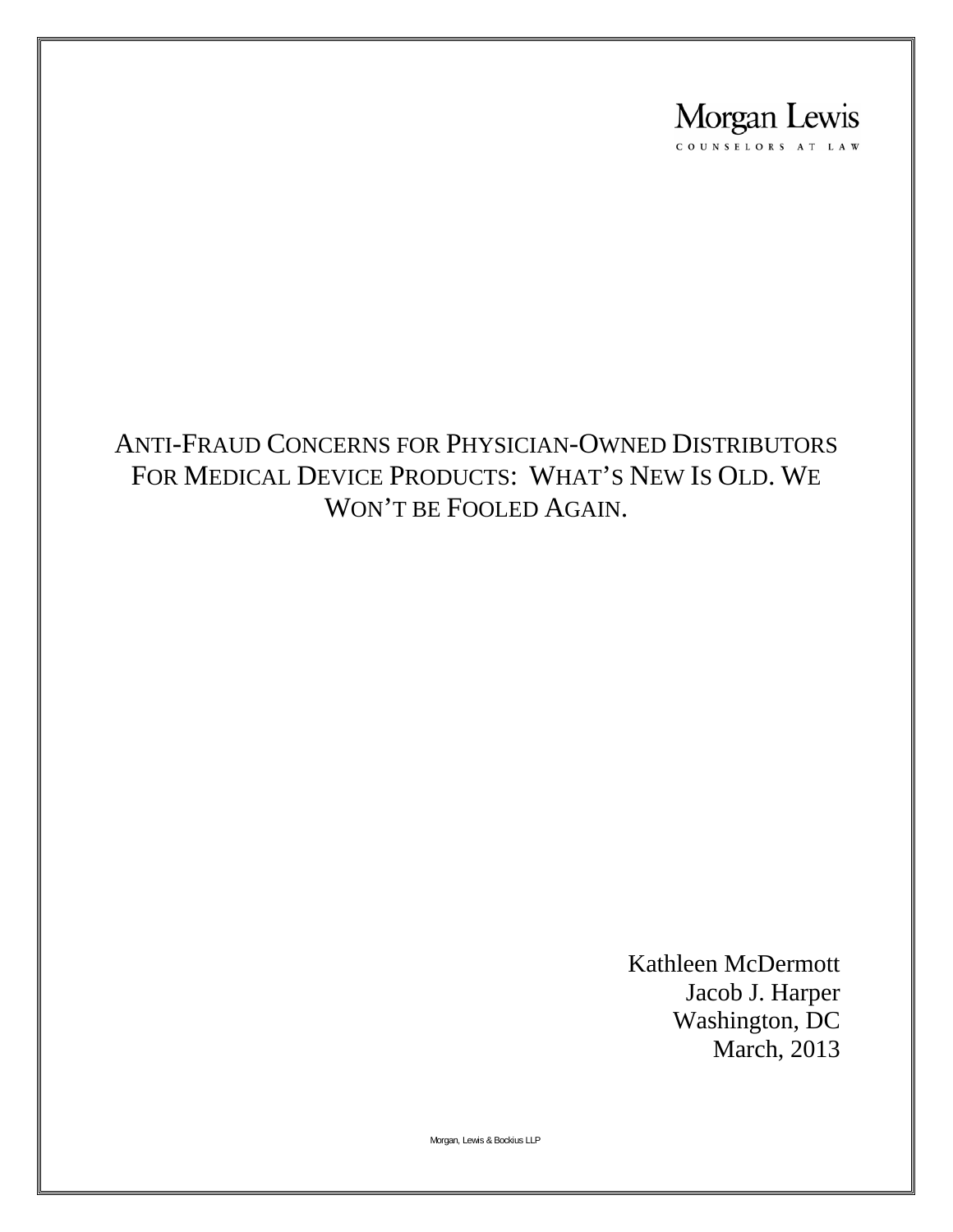#### **Executive Summary**

Morgan Lewis COUNSELORS AT LAW

The shadowy momentum for physician-owned distributorships ("PODs") models to advance health reform goals of healthcare cost-savings does not disguise that its predominate purpose is to achieve an increase in physician income from the sale of medical products from the physician's own business for use in his pre-determined hospital surgeries. The business model is a vexing artifice that contradicts long standing and effective legal safeguards that protect patients and the public interest from physician conflict of interest in medical decision-making. Like all artifices, the POD model is shrouded in misleading debate by proponents of the model that purport to have the support of legal and medical experts. The expert bench, however, is thin in support of PODs and does not credibly match the extraordinary legal and ethical precedents that disfavor PODs.

Physician-owned or investor entities, moreover, have a sad legal trajectory that can be fairly predicted from over 40 years of anti-fraud legislating and prosecuting the evils of such arrangements. When physicians "take a piece of the action" from their patient referrals or related medical decision making activities, their professional effort is tainted, patients are potentially harmed and the public interest is undermined. And, yes, procedure utilization goes up...alot. Then, investigations eventually show that procedures tainted by physician conflict of interest were substantially medically unnecessary. Yes, we have been here before but we won't be fooled again.<sup>1</sup> PODs are not a legally credible business model to advance healthcare cost-savings or any other legitimate public health goal. PODs cannot be safely formed consistent with fraud and abuse laws such as the federal anti-kickback statute and the physician self-referral ban (known as Stark) or with government and industry compliance best practices.

Private sector watchdogs, government regulators and enforcers, and prominently the U.S. Senate Finance Committee, have all justifiably raised compelling legal and policy concerns regarding the POD business model. While the issue is under review and audit, POD models continue to grow. It will take concentrated government enforcement action to protect patients and safeguard important public health prerogatives. Physician ownership of health care entities that prove too great a risk to the public interested have been legislatively banned or regulated to remove or diminish conflict of interest. The Office of Inspector General for the U.S. Department of Health and Human Servcies (OIG), has taken a huge step in issuing largely negative guidance on PODs as a business model through a special fraud alert. *See OIG Special Fraud Alert: Physician-Owned Entities (March 26, 2013)(discussed infra).* 

While government and industry stakeholders assess the POD business model concerns, other stakeholders such as hospitals and health systems are also actively assessing the tremendous legal risk of PODs. Several community and national hospital chains and health systems have adopted policies and procedures that either ban or place significant restrictions on doing business with physician owned entities and other vendors who have a financial relationship with the hospital's physicians. This compliance leadership is wise. In the OIG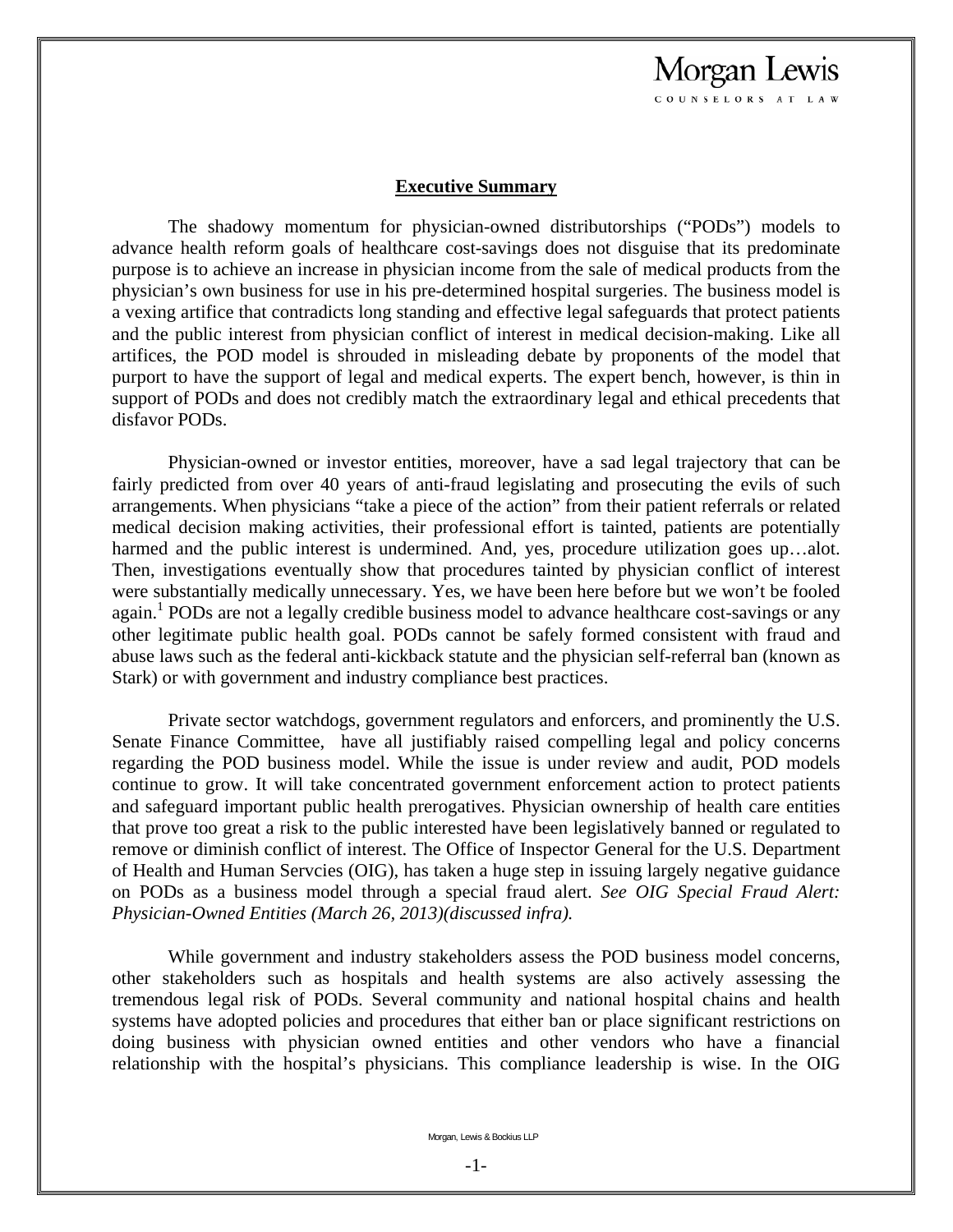COUNSELORS AT LAY

Special Fraud Alert specific mention of hospital potential fraud liablity for contracting with PODs was noted. Because anti-kickback liability is a two-way street, both contracting parties have potential liability, it is unrealistic to look at the POD business model as only a physician issue-PODs do not do business with themselves, they contract with hospitals and other providers, who may get the lion's share of reimbursement from a kickback tainted claim for reimbursement.

 This review focuses on the federal fraud and abuse, conflict of interest and medical ethics concerns associated with physician-owned distributor entities (hereinafter PODs) in the medical device products industry and provides a compelling rationale for stakeholders to avoid doing business with these entities, particularly in light of recent Office of Inspector General (OIG) fraud and abuse guidance on the anti-kickback implications of these proliferating arrangements.

#### **I. Physician-Owned Distributor Entities in the Medical Device Industry: A Pandora's Box.**

 Physician owned or invested entities are controversial and have a long history of proven overutilization, quality of care and improper payment concerns. Objective empirical evidence of similar arrangement scenarios to PODs reveals a predictable pattern of higher utilization and medically unnecessary procedures.<sup>2</sup> History is a good teacher but does not promise that its lessons are fully embraced by proponents of new and lucrative business models. In 1992, an objective study published in the New England Journal of Medicine proved the connection between physician financial conflict of interest in imaging center ownership and dramatic increases in medically unnecessary procedures billed to the California workers' compensation system attributable to physician-owned imaging centers.<sup>3</sup> In 2012, the California legislature examined physician-owned companies in the medical device industry and, arguably recognizing the same public health dangers as physician-owned imaging centers 20 years ago, now prohibits physicians from billing the workmen's compensation program for medical device products distributed by companies in which the surgeon has an ownership interest.<sup>4</sup> This wisdom is not rationally limited to workmen's compensation systems and applies broadly to items, services and goods reimbursed under federal health care programs and regulated by the federal anti-kickback statute.

 Regulating physician financial conflict of interest and assuring strong enforcement and regulatory policies to avoid kickbacks or tainted self-referrals in the health industry is not advanced by allowing surgeons the opportunity to make extra income from the sale of products that they decide will be used in the performance of their own hospital procedures. Apart from the potential legal exposure for the surgeon, such a model also exposes hospitals to inordinate risk for compliance and risk management problems and exposes patients to the unacceptable risk of potentially unnecessary procedures. These concerns regarding the potential risk of abuse are not hypothetical but a realistic forecast based on over 40 years of federal health care fraud enforcement experience that has caused Congress to enact and expand anti-kickback and physician self-referral legislation and to fund a war on health care fraud since 1996. Physicianowned distributorships, like physician-owned imaging centers and other like arrangements, are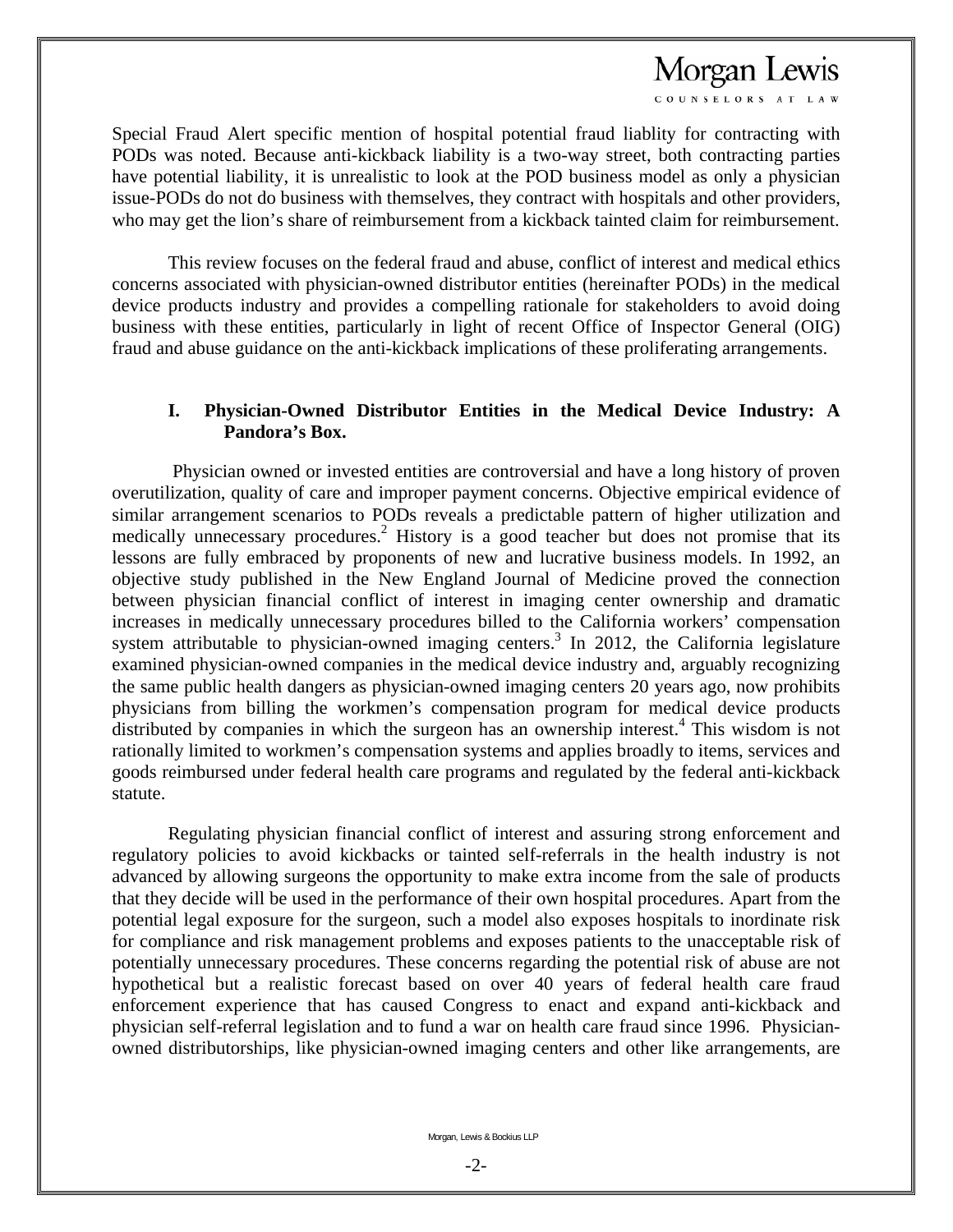COUNSELORS AT LAY

déjà vu all over again for fraud, waste and abuse business practices negatively affecting publicly funded health care programs.

 Medical ethics, sound compliance practices and current risk management standards compel the presumption that physician-owned distributorships violate the criminal, civil and administrative provisions of the anti-kickback statute because it is not objectively reasonable to presume such arrangements operate, in practice, without regard in some fashion to a surgeon's referral leverage with a hospital. The anti-kickback statute's broad reach and "one purpose" legal standard for assessing the legal rationale of arrangements is likely violated in virtually every arrangement. Indeed, proponents of PODs do not deny the fundamental justification of POD arrangements is to achieve remuneration for surgeons that is related to procedures performed as part of their medical judgment.<sup>5</sup>

 Some advocates of physician-owned distributorships and entities purport to have legal opinions approving such arrangements but this position does not diminish the serious doubt and ambiguity over the legitimacy of the various POD models that are proliferating in the medical device industry. The publicly available legal opinions and white papers, moreover, all acknowledge the anti-kickback implications of such arrangements and couch any approval in caveats that presume the *full implementation* of numerous and highly complex compliance safeguards. These legal positions supporting the formation of PODs further presume that there is "no intent" to violate the law by the physicians who own the entity or the hospital that contracts with the entity under the one-purpose test of the anti-kickback statute, but it is challenging to offer any credible justification for this model apart from the fact that it gives physicians the opportunity to earn profits that are derived solely from self-referrals.

 It should be of significant concern to health industry stakeholders, the OIG and related enforcers and regulators that the promotion of physician-owned entities under the parameters of compliance safeguards and "model" provisions are wholly unproved. Enforcement experience tells us that such models are often a compliance house of cards that may collapse by a simple request to show *full implementation* of such compliance safeguards by the physician-owned entity. The legal risks inherent in the various models of physician owned entities caused the physician organization, the Association for Medical Ethics, to conclude that "*participating in PODs is both unethical and illegal and likely to ensnare physicians and hospitals in future enforcement activities and lawsuits."*<sup>6</sup>

#### **II. Physician-Owned Distributorships Undermine the Physician Gatekeeper Legal Safeguards.**

The debate on the legal and policy legitimacy of PODs focuses on arguments of cost, value, healthcare savings, supply chain models, competition, conflict of interest, and fraud and abuse compliance. What is obscured in the justifications offered in defense of PODs is the seminal policy rationale that has driven legislative and enforcement policy, and in recent years, critical voluntary compliance and risk management efforts by health industry stakeholders and enhanced codes of ethics by medical societies and industry associations: the health care professional's role as the gatekeeper to medical utilization.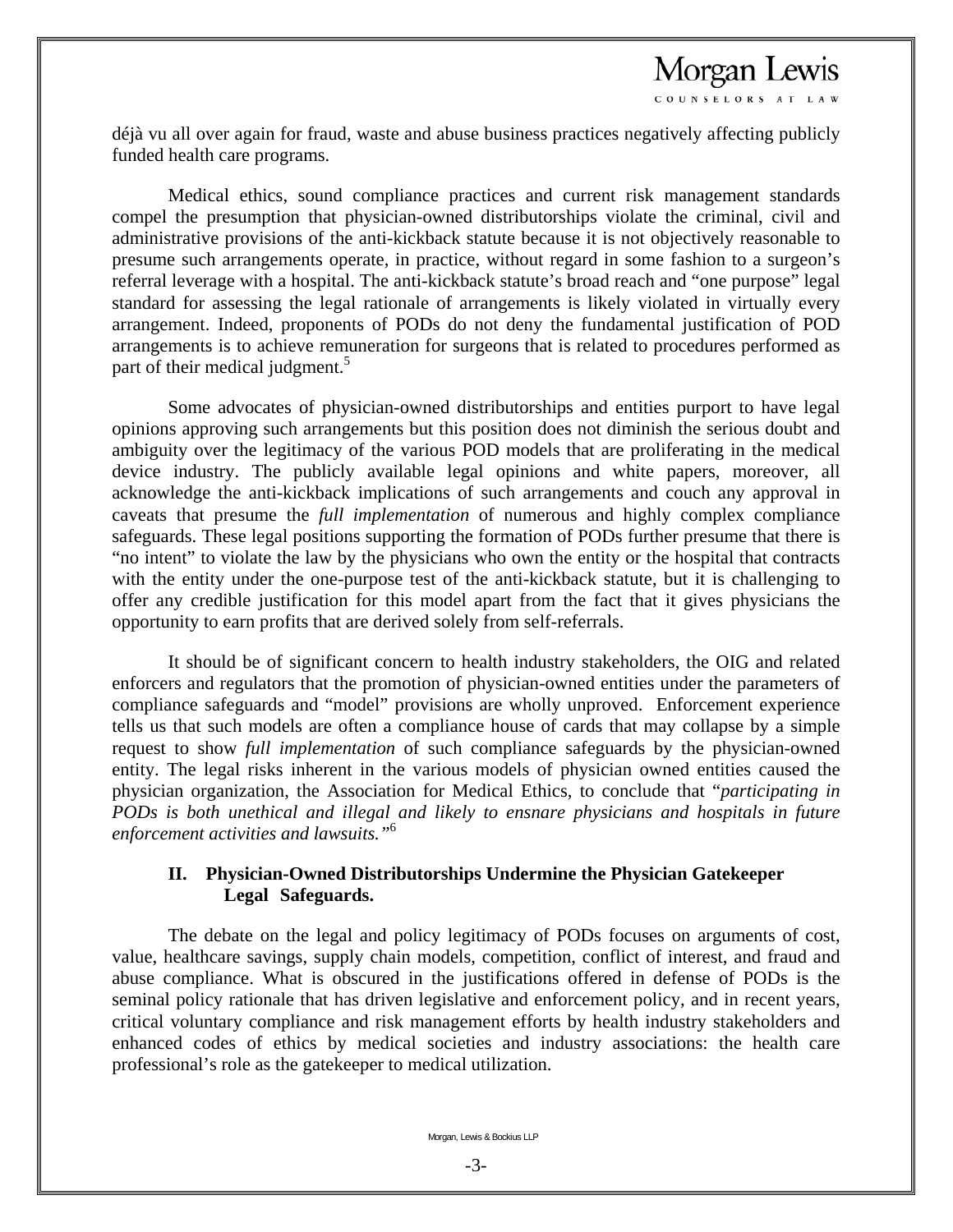COUNSELORS AT LAW

 As Congress, government enforcers and medical ethics has long recognized, it is necessary to regulate physician compensation, ownership and investment activities because of the physician's unique and singular gatekeeper role in determining medical utilization that exists parallel to his or her financial interest in compensation and investment from their medical  $\alpha$  decisions and medical interventions for the patient.<sup>7</sup> Physician financial conflict of interest must be regulated because it is presumed harmful to the public interest. For this reason alone, the antikickback statute provides criminal and administrative sanctions even when a procedure tainted by a kickback is medically necessary and had a good patient outcome or when only one of many reasons for the arrangement is an illegal intent to seek or accept a kickback.<sup>8</sup> Good rationales do not legally co-exist with bad actions under the anti-kickback statute for well-defined policy reasons. The conflict cannot be legally justified by medical necessity or good patient outcomes and cannot be cured by promised but unproven healthcare savings outcomes. As the Senate Finance Committee aptly explained, *"even if the POD structure did lower healthcare costs, such an arrangement should not trump or justify violation of the anti-kickback statute or other Federal fraud and abuse laws."9* 

 Physician-owned entities pose the greatest risk for unlawful financial conflict of interest because of physicians' influence and leverage in both selecting products and using products in their own determined medical procedures. Physician involvement in hospital procurement negotiations and decisions over their own sponsored products is a scenario that presents grave risks to hospitals and physicians – risks that are not well managed by voluntary "model physician distributor guidance." The POD business model challenges a red line that has been established by government enforcement actions, government compliance guidance, industry compliance guidance and medical codes of ethics. The fraud and abuse concerns cannot be superficially deflected as competitor concerns by device companies that do not want to contract with PODs. The Senate Finance Committee June 2011 report soberly notes its substantial concern over PODs: "[a] number of legal and ethical concerns have been identified as a result of this initial inquiry into the POD models . . . We believe it is incumbent upon the Committee to work with OIG . . . to effectively address the patient and program risks presented by PODs."<sup>10</sup> The Report further notes that, *"[i]n effect, these entities act as a middleman entity that exists to give its physician investors the opportunity to profit from the sale and utilization of the medical devices they provide to hospitals."*<sup>11</sup>

 The emergence of PODs as a business model undermines the rationale for the antikickback statute and associated government enforcement efforts. It also undermines a decade of compliance progress by hospitals, physicians, and device companies that has promoted public health and societal interests in curbing financial conflicts that are barriers to the public's access to affordable and high-quality healthcare. Transparency, disclosure, and the absence of selfinterested physician influence on hospital procurement decisions are now hallmarks of good hospital business practices.

 With a few notable exceptions, the hospital community has largely been absent in the POD debate, but may be the most important stakeholder with the most at legal risk. PODs undermine the hospital management's ability to control procurement objectively, manage tort liability, regulate its medical staff for compliance, and establish sound firewalls for financial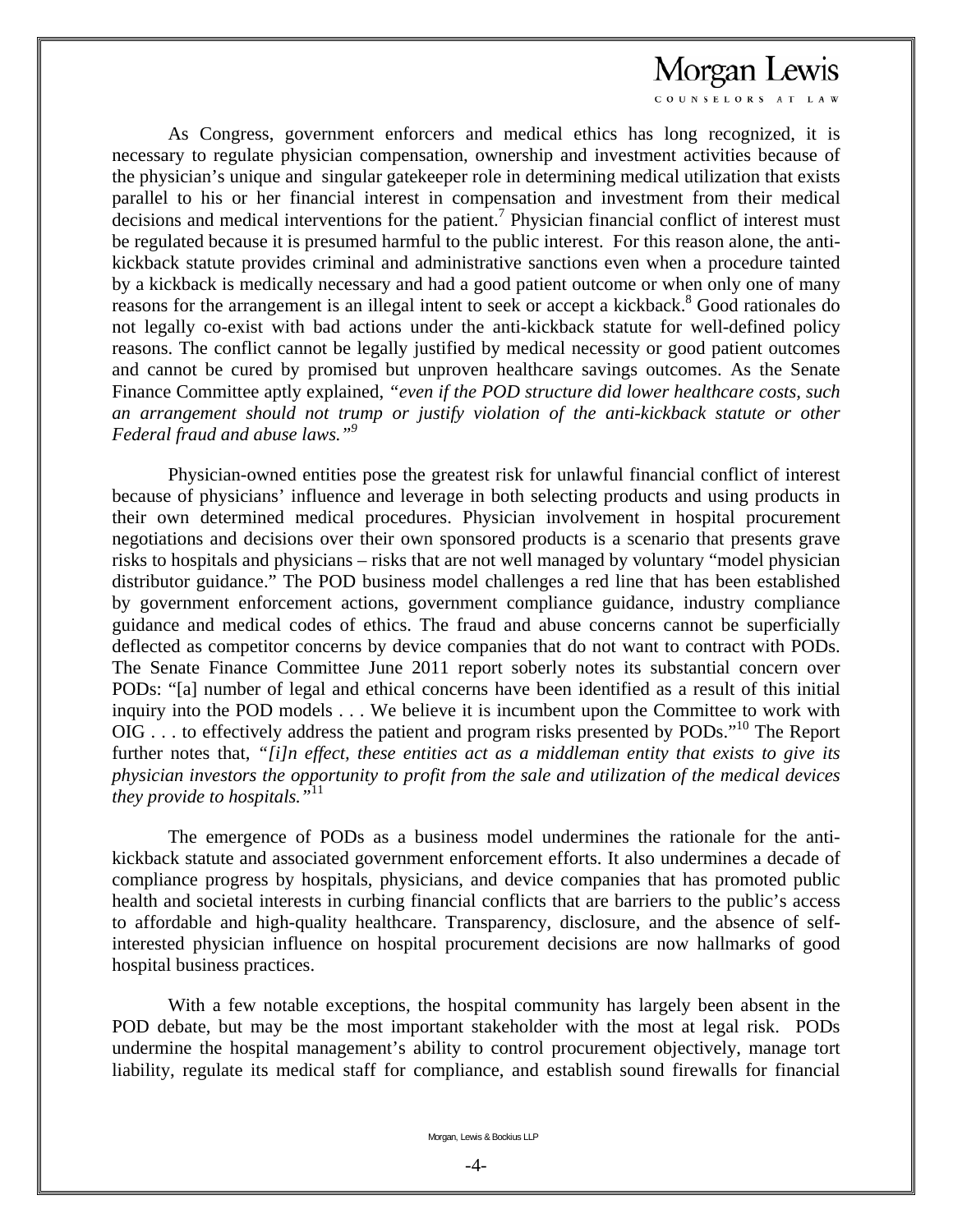COUNSELORS AT LAW

conflict of interest. Doing business with PODs, moreover, is a *rebuttable* presumption of an illegal kickback to maintain or obtain physician procedures in the hospital that will always require explanation, express oversight and objective justification by hospital management and Board of Director members. As set out in greater detail below, the OIG has noted that PODs "should be closely scrutinized under the fraud and abuse laws."12 CMS has further noted that physician-owned entities raise concerns of "possible program or patient abuse" and *"serve little purpose other than providing physicians the opportunity to earn economic benefits in exchange for nothing more than ordering medical devices or other products that the physician-investors use on their own patients.*<sup>"13</sup> Hospital CEOs and Boards have many challenges and internally reviewing POD arrangements and managing against the risk of anti-kickback and false claims exposure in light of demonstrable government concerns will prove exceptionally challenging.<sup>14</sup>

 One challenge will be responding to government inquiries. As a result of the Senate Finance Committee's inquiry in June 2011, the OIG initiated a nationwide survey of hospitals that billed the Medicare program for spinal surgery procedures.15 The OIG survey and audit of PODs has focused on hospital arrangements and operations. The survey questions seek information on a number of factors that may have influenced a hospital to purchase spinal implants from PODs, including: cost savings on devices, quality of devices, clinical effectiveness, and preference of surgeons.<sup>16</sup> The OIG sought to know what benefits hospitals may derive from the POD distribution model.<sup>17</sup> It also inquired whether a hospital had a policy in place that requires physicians to disclose any ownership in medical device companies and whether that information is provided to patients, and finally, what other services the hospital purchases from PODs.<sup>18</sup>

 Also in response to the Senate Finance Committee's report, the OIG issued a letter in September 2011 which detailed the agency's plan to further evaluate and scrutinize "the recent proliferation of physician-owned distributorships."<sup>19</sup> Specifically, while declining to broadly address the Committee's question on the legality of this model, the Inspector General noted that:

 "the opportunity for a referring physician to earn a profit, including through an investment in an entity for which he or she generates business, could constitute an illegal inducement under the Federal Anti-Kickback Statute. When evaluating the legality of such an investment, OIG would consider, among other factors, the terms under which a physician may invest in the entity . . . ; the actual return or projected return on the physician's investment; and the amount of revenues generated for the entity by its physician-investors."<sup>20</sup>

 It is no surprise but hardly credible that POD proponents have asserted that the OIG letter effectively blesses certain PODs by not categorically declaring them illegal *per se.* This is a low bar for legally compliant arrangements and gives no comfort to physicians or hospitals assessing risk. Indeed, the OIG indicated that it will take enforcement action against physician-owned entities when appropriate, citing a July 2010 settlement involving the solicitation and receipt of remuneration from various hospitals by certain lithotripsy, urology, and prostate entities in exchange for the referral of Medicare beneficiaries controlled by the entities' physicianowners.<sup>21</sup> With these efforts ands its recent Special Fraud Alert guidance, the OIG has well-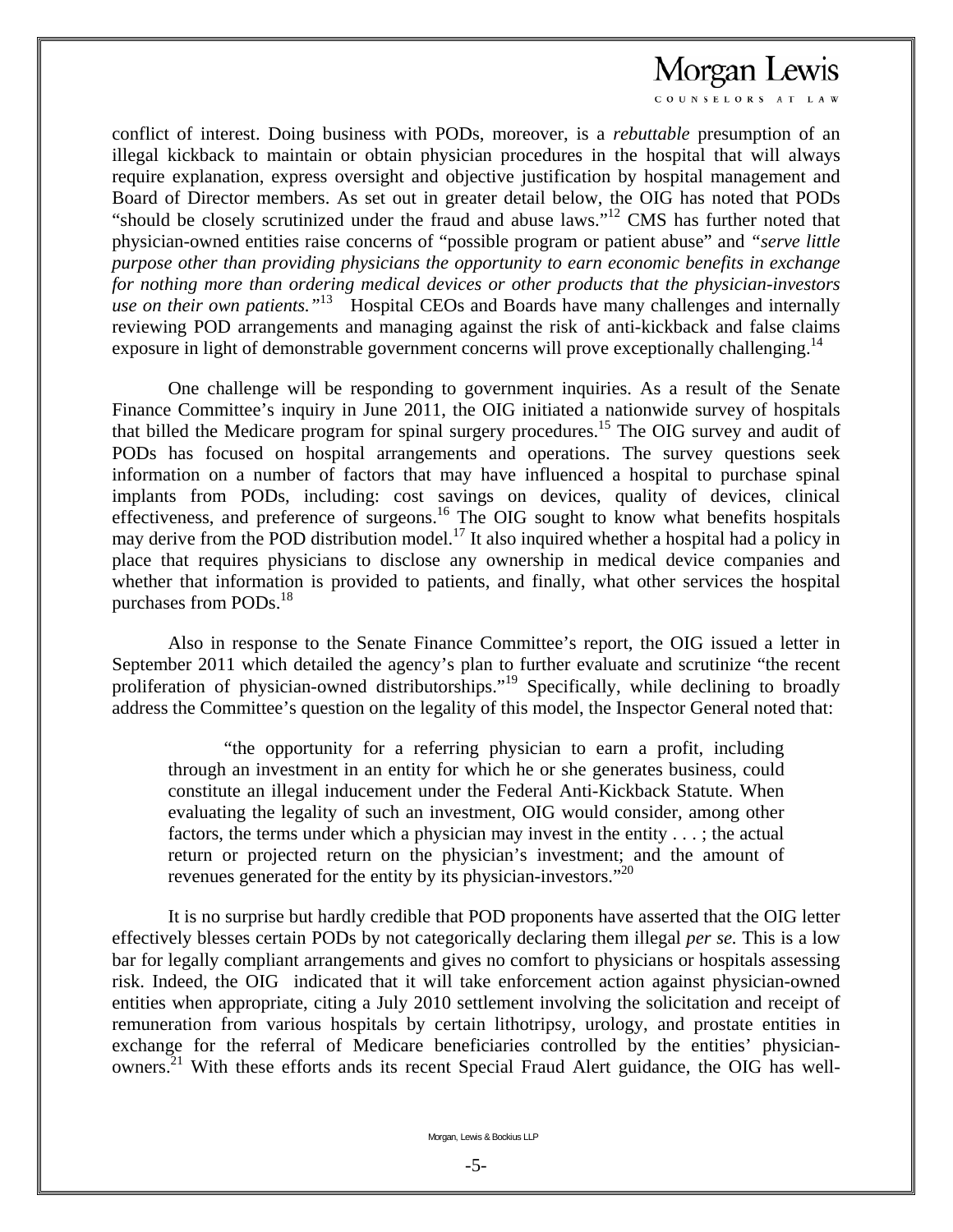COUNSELORS AT LAW

positioned itself for future prosecution and litigation activities focused on the structure and operation of PODs for the contracting parties.

 The OIG's guidance on physician-owned entities is an important affirmation of longstanding guidance and an succient and strong update of its position that POD arrangements are "inherently suspect". POD owner and healthcare entities doing business with PODs should be deeply concerned regarding the risk of these business models and be in a current position to demonstrably show that a particular arragements *has none* of the characteristics identified by the OIG as problematic. $^{22}$ 

 In its Special Fraud Alert: Physician-Owned Entities, the OIG explains that it is concerned about the proliferation of PODs, and that there are "specific attributes and practices of PODs that . . . produce substantial fraud and abuse risk and pose dangers to patient safety." Some of these characteristics include, but are not limited to:

- Physician-owners conditioning referrals to hospitals or ASCs on the purchase of POD devices through coercion or promises of referrals.
- Physician-owners being required, pressured, or actively encouraged to recommend or arrange for the purchase of devices sold by the POD.
- Physician-owners facing negative repercussions for failing to use POD products.
- The POD retaining the right to repurchase a physician-owners interest for failure or inability to arrange for the purchase of the POD's products.<sup>23</sup>

 These features, just a few of the many identified by the OIG, raise four major concerns traditionally associated with healthcare fraud and abuse: impaired medical judgment, overutiliziation, increased costs to Federal health care programs, and unfair competition.<sup>24</sup> Importantly, PODs cannot be saved by simply structuring themselves around the guidance of the OIG: a POD arrangement "may not exhibit any of the above suspect characteristics and yet still be found to be unlawful."<sup>25</sup> As well, disclosure to patients of a physician's financial interest does not sufficiently address the substantial fraud and abuse problems these entities present.<sup>26</sup>

 The OIG has long held that the opportunity for a physician to earn a profit through his or her ability generate business likely constitutes illegal remueration and a violation of the antikickback statute. Given the recent rise in PODs, the OIG has again reaffirmed this position, flatly stating: "OIG views PODs as inherently suspect under the anti-kickback statute." <sup>27</sup>

 Of course, the OIG does not limit potential prosecution only to physician-owners. Noting that the anti-kickback statute ascribes criminal liability to both sides of a transaction, hospitals and other entities that do business with PODs also face substantial risk of prosecution by the OIG. When examining an impermissible transaction, the OIG will utilize the broad "one purpose" test to determine whether one purpose underlying a hospital's decision to do business with a POD is to obtain, maintain, or secure referrals from the PODs physician-owners.<sup>28</sup>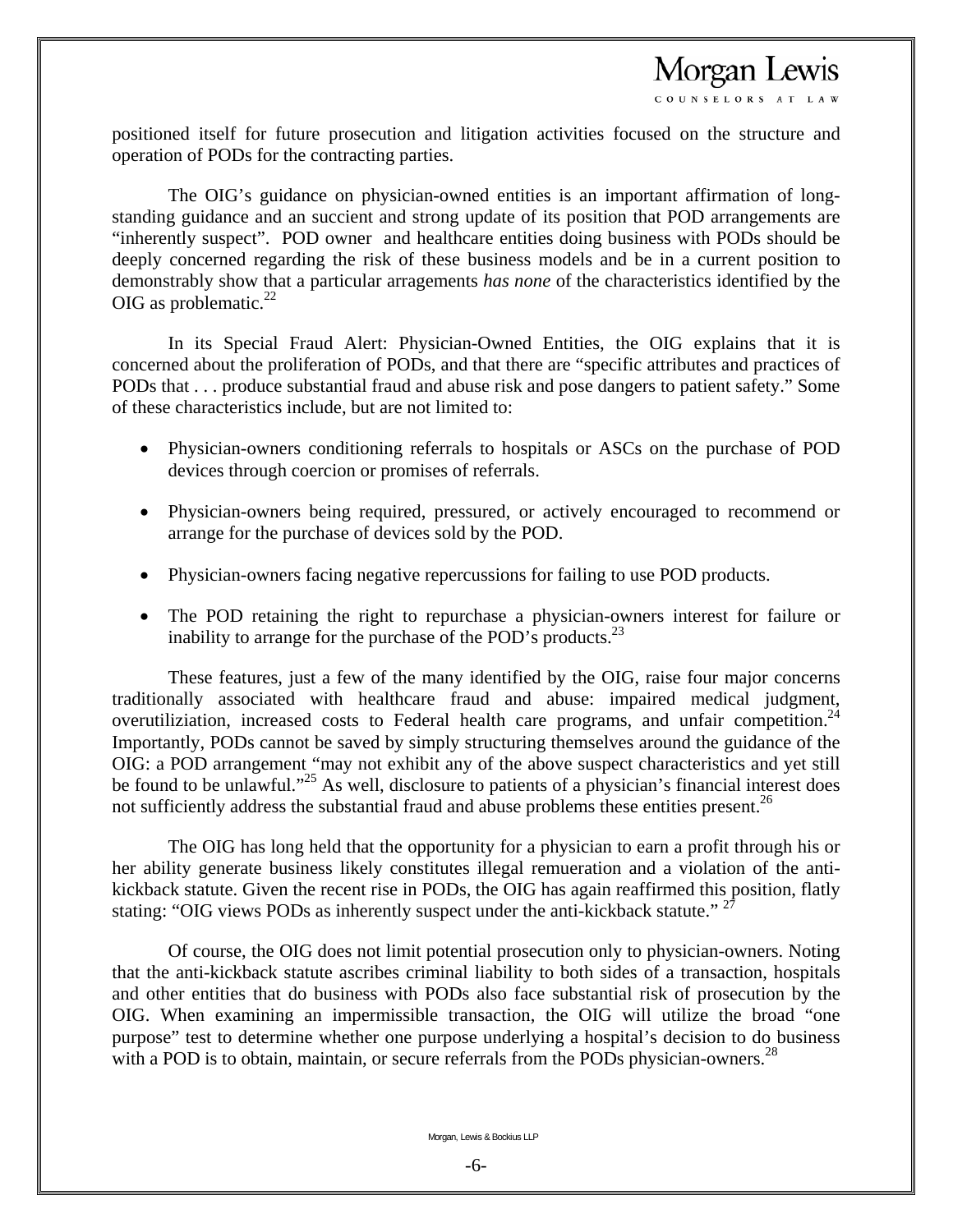COUNSELORS AT LAW

 Given OIG guidance, DOJ enforcement history and Congressional concern, hospitals and health systems, individually and collectively, have a strong incentive to assess PODs both for traditional fraud and abuse risk but also under enterprise risk management ("ERM") standards to assure that policies are in place that require transparency, disclosure and documented risk assessment and mitigation. In addition to fraud and abuse risks, there may be increased risks for class actions, negligence suits and competition challenges related to procurement arrangements with PODs.<sup>29</sup> Some hospitals perceive this risk and have acted to implement clear policies for their medical staff. Providence Health & Services, a health system that operates in several jurisdictions, notably in 2012 approved a policy that prohibits generally the purchase of items and services from physician-owned vendors (POV) that are owned or controlled by physicians on their medical staff or their immediate family members, citing the OIG determination that such arrangements are highly suspect and subject to scrutiny.<sup>30</sup> Similarly, Hospital Corporation of America (HCA), the world's largest private operator of health care facilities in the world, recently enacted a policy that discourages any of its affiliates (both hospitals and free standing surgical centers) to conduct business with a  $POV.<sup>31</sup>$  Other hospitals have taken steps to prohibit or regulate PODs.

#### **III. The Legal Question: PODs are Okay If Carefully Crafted…?**

 The OIG Special Fraud Alert casts substanial doubt on whether any POD arrangement can legally put together and sustained as a business model. Advocates of physician-owned distributorships do not deny the anti-kickback implications of the various POD business models but argue that such business models may exist under the anti-kickback statute *if carefully crafted.*32 Further, innovation and lower product costs are ostensibly promoted by PODs competing with the outdated industry distributor model that structures impenetrably high markups of products sold by manufacturers.<sup>33</sup> Of course, the rise of POD formations by surgeons also coincides with a perceived unfairness in the decrease in Medicare reimbursement from federal health care programs in the last few years.<sup>34</sup> PODs may provide some surgeons with significant income tied directly to their medical determinations of surgical intervention and use of their own product in patient procedures.

 In 2011, the American Association of Surgeon Distributors (AASD) was formed by physicians with POD ownership interests, "as a response to an expressed desire of surgeons, hospitals, and implant companies to have a means of qualifying ethical entities committed to positive patient outcomes and healthcare savings."35 Its mission is to "promote healthcare savings through the advancement of legally compliant surgeon owned distributorships."<sup>36</sup> The AASD lists standards and policies pertaining to transparency, disclosure and anti-kickback compliance.<sup>37</sup> Whether PODs demonstrably promote healthcare savings or not does not diminish the anti-kickback and other risks associated with the business model. In fact, it is not even the right question for entities committed to legally compliant arrangements.<sup>38</sup>

Advocates of the various physician-owned entity models argue, in addition to cost savings, that POD arrangements are no different than other arrangements such as physicianowned laboratories or ambulatory surgical centers (ASC). This argument is quite superficial. Physician-owned ASCs and laboratories are highly regulated for clinical and Medicare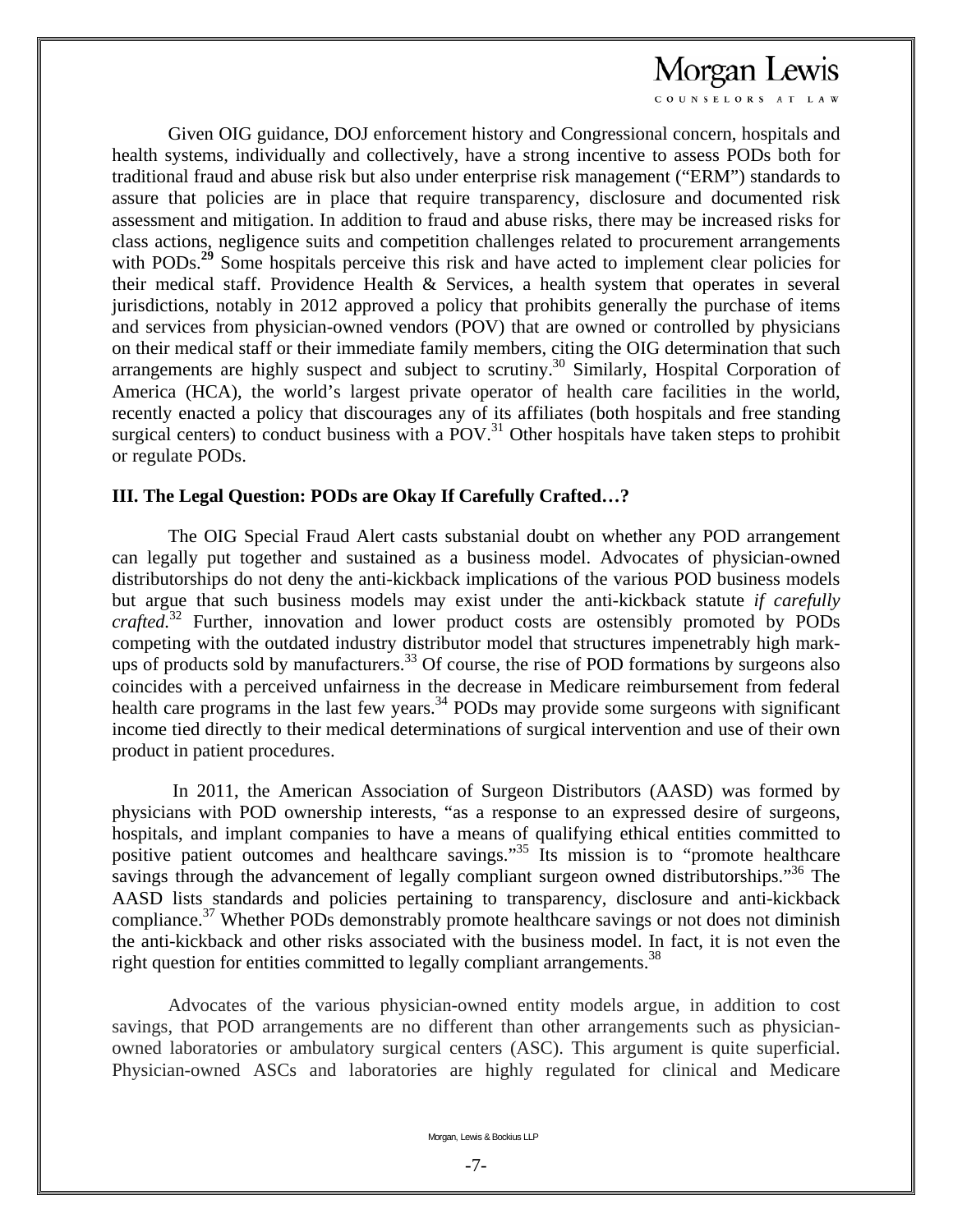COUNSELORS AT LAW

participation standards and part of the anti-kickback statute's safe harbor guidance. In contrast, POD arrangements have not been the subject of CMS or OIG programmatic review and are not regulated for Medicare participation. A Medicare beneficiary is unprotected as a patient in POD arrangements and likely is quite unaware of any voluntary professional standards or even disclosure of the POD arrangement. Business arrangements that are unethical and presumptively violative of the anti-kickback statute, moreover, are not likely to put patient notice and disclosure on the list of operational priorities. Of course, this point can be debated endlessly by lawyers but the OIG and Congress should ask: why should patients be at any risk from the foreseeable dangers of POD arrangements? Who speaks for the patients when their physician has a conflict of interest or kickback compliance issue associated with their care?

 Advocates further argue that POD arrangements are no different than health care professional compensation from research, education, and product training activities funded by industry, which should be viewed as a similar impermissible conflicts of interest. Industry support for research and education activities are separately compensated *bona fide* activities wholly unrelated to the exercise of independent medical judgment. In contrast, POD arrangements are more akin to physicians getting a piece of the action from their own surgical self-referral by leveraging compensation for the product they choose to use in their own surgeries.

 Physician ownership or investment interests in laboratory, durable medical equipment, home health, imaging equipment, hospitals, ambulatory surgical centers and pain clinics have a well documented history of successful enforcement actions for anti-kickback, regulatory and billing violations.<sup>39</sup> PODs similarly foster many of the same negative consequences associated with non-compliance with the anti-kickback statute: overutilization, unfair competition, conflict of interest, and billing irregularities. Such a relationship cannot be legally or ethically managed within the confines of the anti-kickback statute or codes of ethics that do not permit physicians to profit from their medical decisions related to patient care. The OIG has explained that, *"[g]iven the strong potential for improper inducements between and among the physician investors, the entities, device vendors, and device purchasers, we believe these ventures should be closely scrutinized under the fraud and abuse laws,"* and that, *"[w]e believe all industry stakeholders involved in joint ventures with physicians, including medical device manufacturing and distribution entities, are well-advised to pay close attention to [OIG] guidance."*<sup>40</sup>

 The legal foundation for these concerns is not new. On its face, the federal anti-kickback statute prohibits the exchange of anything of value, cash or otherwise, for referrals, arrangements for furnish items or services, *or* for purchasing or recommending any good, facility, or service for which payment may be made under a Federal health care program.<sup>41</sup> Notably, the law punishes both sides of the transaction, both those offering or paying kickbacks and those soliciting or receiving them.<sup>42</sup> Fundamentally, for physicians, any remuneration for the exercise of medical judgment implicates the anti-kickback statute and that premise is a long standing judicial interpretation of its purpose.<sup>43</sup> Congress, of course, has authorized OIG over the years to issue a number of safe harbors which recognize specific business practices that will not be prosecuted under the anti-kickback statute if compliant with each and every requirement set forth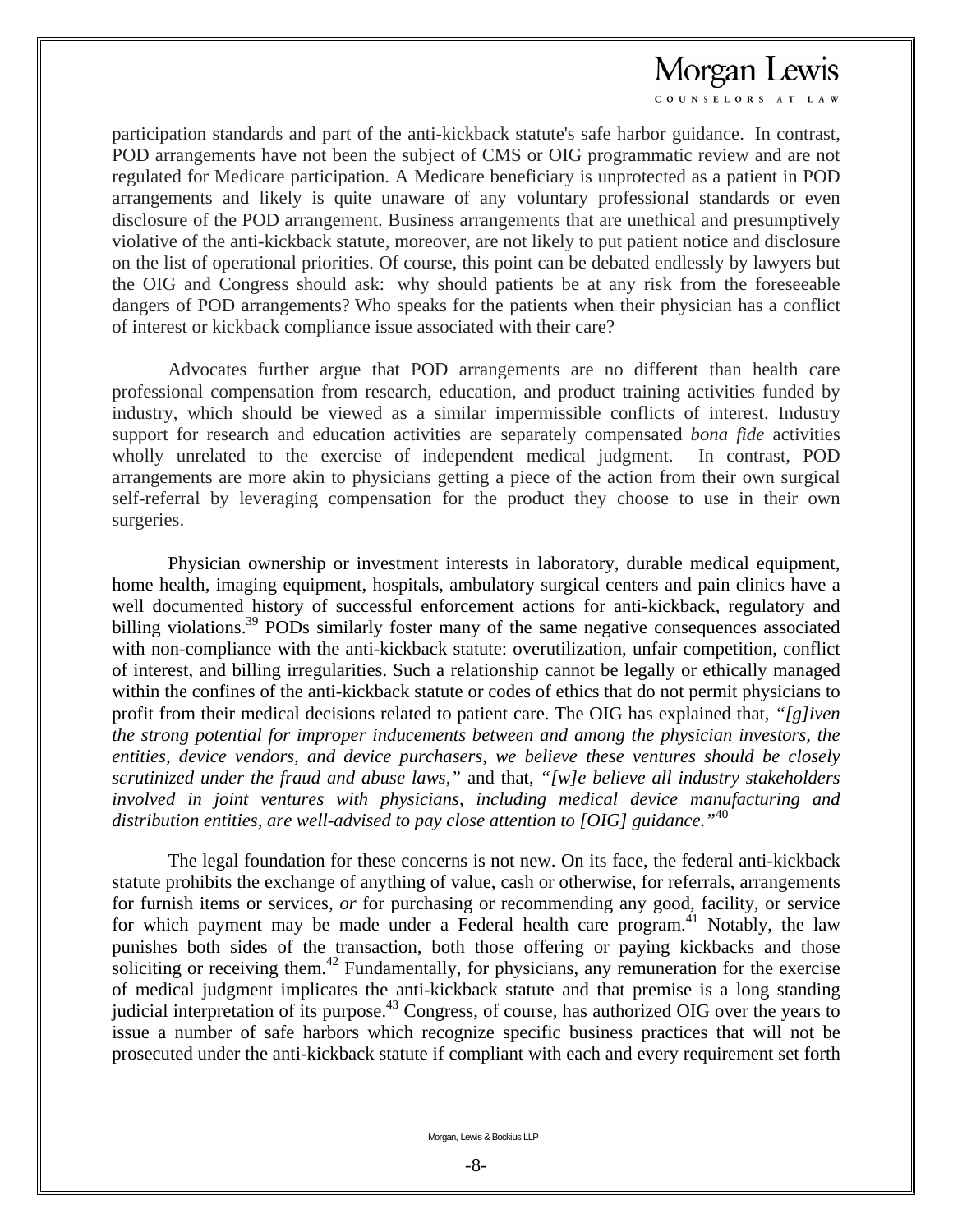COUNSELORS AT LAW

in the safe harbor.<sup>44</sup> There is no safe harbor, however, for POD arrangements. All POD arrangements are legally unprotected under the anti-kickback statute.

 Moreover, OIG has long been wary of so-called "sham transactions," arrangements that appear to be structured to meet the four corners of a relevant safe harbor, but are otherwise intended to transfer prohibited remuneration. Since 1994, OIG has noted that because of the ability to manipulate safe harbors in ways OIG has not contemplated, it seeks to prevent sham arrangements from receiving the protection of safe harbors.45 The OIG has repeatedly emphasized that in reviewing an arrangement for compliance with safe harbor requirements:

 We will evaluate both the form and substance of arrangements. To be protected, the form must accurately reflect the substance. . . . If a sham contract is entered into, which on paper looks like it complies with these provisions, but where there is no intent to have the space or equipment used or the services provided, then clearly we will look behind the contract and find that in reality payments are based on referrals. Thus, these contracts would not be protected under these provisions. This same general principle would apply in determining compliance with other safe harbors.<sup>4</sup>

 Accordingly, an arrangement predominately or solely designed to take advantage of surgeons referral leverage in exchange for ordering or arranging for the purchase of certain medical device products raises serious fraud and abuse concerns because at their core, their primary purpose is to enable physicians to earn additional profits for referrals. The parties' intent and the purpose of the statute rather than only the structure of the arrangements are the touchstones for the legal assessment.

 While the anti-kickback statute requires a degree of intent (knowing and willful) to establish liability, recent laws including the Affordable Care Act, have effectively diminished that scienter requirement in the wake of conflicting case law on the statute's intent requirements.47 In particular, the Affordable Care Act added a provision which states that specific intent or actual knowledge of an anti-kickback statute violation is no longer necessary for conviction; rather, a defendant need only intend to violate the law generally.<sup>48</sup>

 Further, the purpose of the anti-kickback statute is to remove any financial element or incentive from a physician's medical advice or medical intervention for a patient as such advice or intervention should be objective, independent and reliable. Of the anti-kickback statute, the former Inspector General of HHS, June Gibbs Brown, stated, *"[the law] is the guarantor of objective medical advice for federal [sic] health care program beneficiaries and helps ensure that providers refer patients based on the patients' best medical interests and not because the providers stand to profit from the referral."*49

 The OIG has also described why kickbacks are so harmful in the healthcare industry: "they can (1) distort medical decision-making, (2) cause overutilization, (3) increase costs to the federal health care programs, and (4) result in unfair competition by freezing out competitors unwilling to pay kickbacks."<sup>50</sup> While this Federal Register commentary analyzes contractual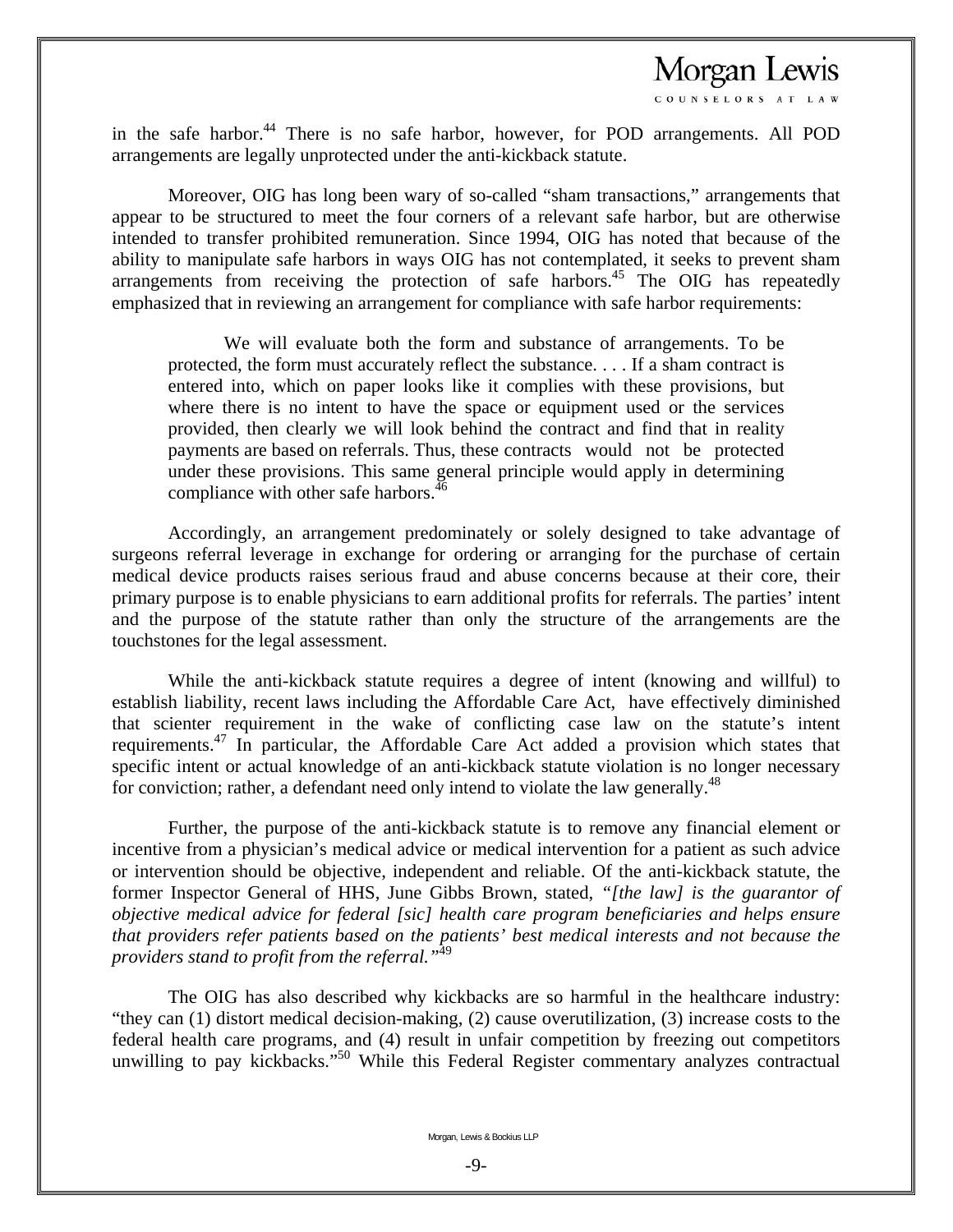COUNSELORS AT LAW

joint ventures ("CJVs") between physicians and other entities, the concerns of CJVs are heightened with PODs. For instance, the OIG explains that a physician entering into a CJV with a supplier would be "receiving in return the profits of the business as remuneration for its federal program referrals."51 The only substantive difference is that in CJVs, physicians (or other referral sources) contract with an existing entity to provide inventory, while in PODs, physicians simply create an entirely new business to do the same thing.

 Importantly, as discussed in the OIG's 1989 Special Fraud Alert, a "legitimate reason" to enter into a CJV is "raising necessary investment capital."<sup>52</sup> Consequently, ventures that do not seek to raise much investment capital are considered "questionable" or "suspect" because these ventures ". . . may be intended not so much to raise investment capital legitimately to start a business, but to lock up a stream of referrals from the physician investors and to compensate them indirectly for these referrals."53*.* The OIG has affirmatively declared that "some of these joint ventures may violate  $\dots$  the anti-kickback statute."<sup>54</sup>

 Notably, one of the aspects most troubling Congress and the OIG about PODs is that physician investment – and therefore risk – in these ventures is typically minimal, on the scale of hundreds to thousands of dollars. These physician-owned entities, then, fail to meet reasonable standards of legitimacy and raise nearly the same set of concerns as CJVs. In fact, in response to the initial proliferation of physician-owned entities in 2006, the OIG specifically referenced its 1989 guidance on joint ventures, explaining further that, *"the fact that a substantial portion of a venture's gross revenues is derived from participant-driven referrals is a potential indicator of a problematic joint venture."*<sup>55</sup>

#### **IV**. **OIG Advisory Opinions on Anti-Kickback Compliance Do Not Support POD Models.**

 Over the years, the OIG has released a number of advisory opinions concerning potential improper relationships and ventures between physicians and other health care entities which may violate the anti-kickback statute.<sup>56</sup> Recently, the OIG issued Advisory Opinion 12-01 (2012), which blessed a group purchasing organization ("GPO") purchasing supplies on behalf of participants who were owned by the same parent company as the GPO.<sup>57</sup> Citing the GPO safe harbor regulations, the OIG noted that, while concerned about the risk of abuse and waste associated with GPOs, this arrangement had put in place, "a number of protections to guard against these negative results."<sup>58</sup> Specifically, the OIG found that the GPO was not incentivized to increase costs for two reasons: first, any administrative revenues in excess of the GPO's costs were passed back to the participants, who had to report in turn these amounts as rebates/discounts.59 Further, the GPO was open to both affiliated participants (those owned by the same parent) and un-affiliated participants (those not associated with the GPO or parent company at all). $^{60}$  The OIG, therefore, found that the GPO was incentivized through competitive forces to seek the lowest prices possible for its members. PODs, on the other hand, are often restricted to specific physician groups with privileges at only one or two hospitals. Likewise, PODs are not typically set up to return revenues to purchasers as discounts, but rather return those amounts to the physician owners as profits. This incentive structure fails to put in place the protections that the OIG found necessary to reduce anti-kickback risk.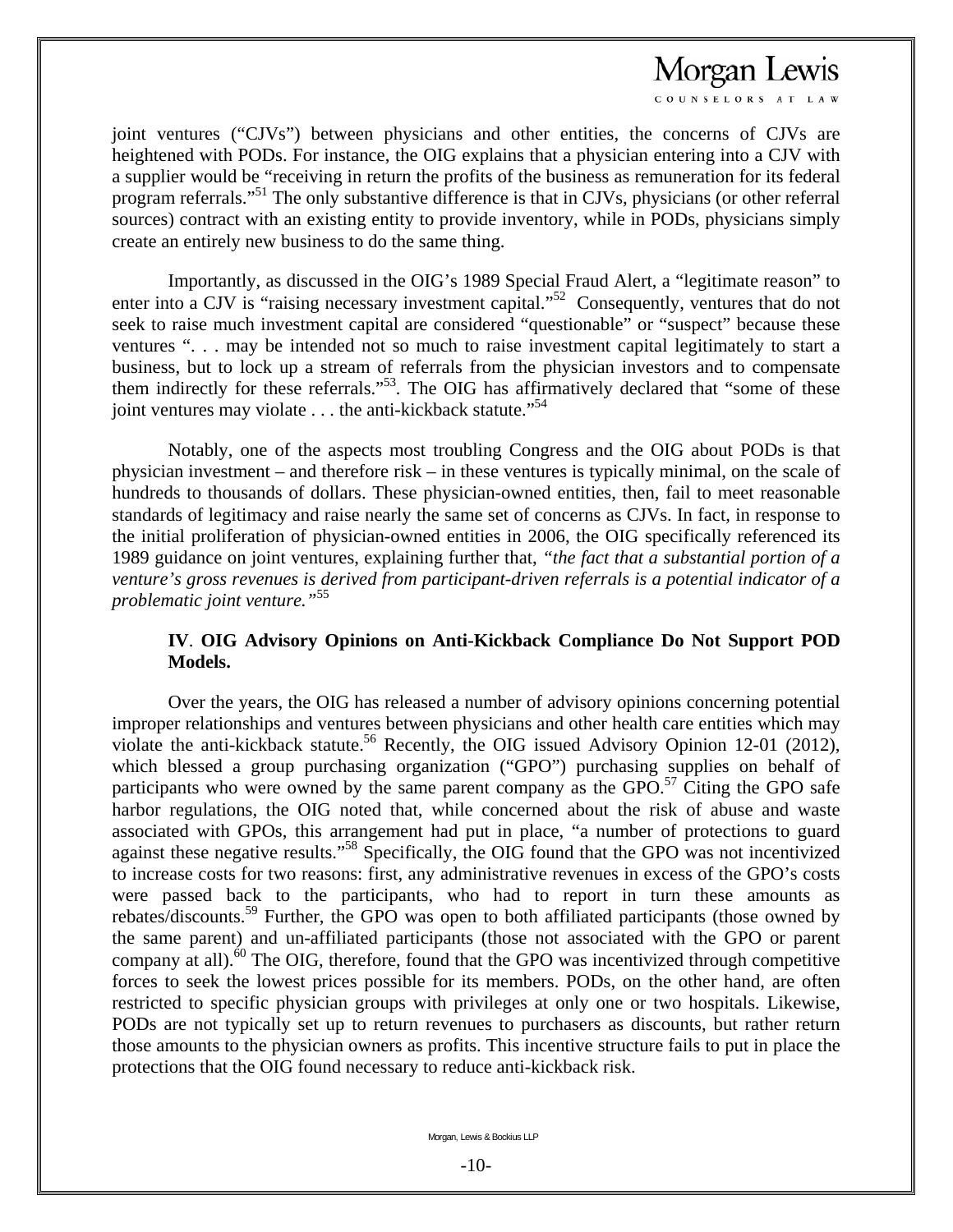OUNSELORS AT LAY

 The concern with physician owned entities and investors was further emphasized in OIG Advisory Opinion 11-15 (2011), where the OIG declined to support physician investors in a pathology laboratory management company on the basis that the return on investment and compensation violated the anti-kickback statute, notwithstanding suggested compliance safeguards.<sup>61</sup> Similarly, in Advisory Opinion 04-17 (2004), the OIG analyzed a proposed arrangement whereby a physician group would own and operate a pathology laboratory.<sup>62</sup> The OIG concluded that this arrangement raised serious risks and could be prosecuted under the antikickback statute. Of particular importance to PODs, the OIG explained that:

 . . . even if each of the individual agreements making up the Proposed Arrangement could satisfy the applicable safe harbor conditions under the space and equipment rental safe harbors and the personal services and management contracts safe harbor, the safe harbors would only protect the remuneration paid by the Physician Groups to the Requestor for actual services rendered or space or equipment rented. In the Proposed Arrangement, a *Physician Group's retained profit from the pathology services would not be protected by any safe harbor.*<sup>63</sup>

 Because of the unique ability of a physician to direct referrals (or purchase items) and the financial incentives involved, profits derived through an ownership interest in an upstream supplier or other ancillary service remain troubling for the OIG.

 Several other Advisory Opinions issued by OIG throughout the years illustrate the legal problems with PODs and the significant risk of OIG sanctions associated with them. In Advisory Opinion 06-02 (2006), for instance, the OIG analyzed two proposed programs by which a durable medical equipment (DME) company would offer delivery management services to physicians.64 Under the proposed arrangements, the physicians' financial incentives would directly align with those of the DME company, a fact the OIG found troubling: "[t]he proposed program offers physician practices the potentially lucrative opportunity to expand into the DME and orthotics business with little or no business risk and to retain a share of profits from DME and orthotics business generated by the physician practice."65 Even with Federal health care programs carved out of the arrangement, the OIG still held that this program would generate unprotected, prohibited remuneration.<sup>66</sup> This analysis is directly comparable to PODs, which are offering physicians those same lucrative opportunities to expand into upstream markets, except under the POD model, physician distributors are not even bothering to carve out federal business.

Notably, the OIG further explained:

 [t]he only significant difference between the first proposed program and the problematic contractual joint ventures identified in the Special Advisory Bulletin is the absence of Federal health care program business. The "carve out" of Federal business is not dispositive, however, on the question of whether the proposed program potentially violates the anti-kickback statute. . . . Thus, we cannot conclude that there would be no nexus between the *potential profits physicians may generate* from the private pay DME and orthotics business and prescriptions of the Requestor's products for Federally insured patients.<sup>67</sup>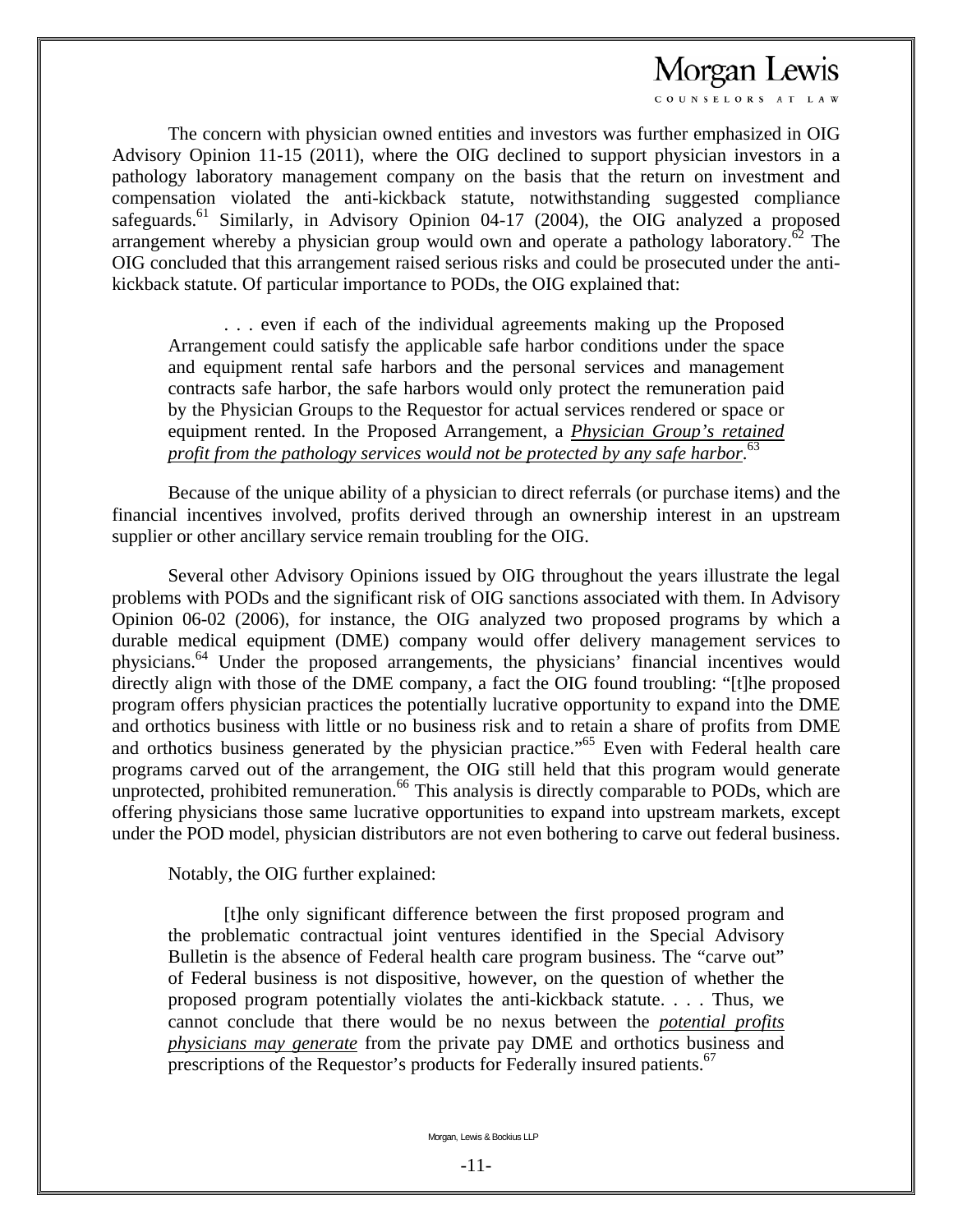OUNSELORS AT LAW

 Clearly, then, even if POD proponents attempt to carve Federal health care program business out of their model, the OIG would still recognize the inherent threat of physicians motivated by profit considerations, medically unnecessary services, and overutilization.

 Even more recently, in Advisory Opinion 11-08 (2011), the OIG identified significant program risk stemming from physician financial interest in ancillary service industries: "[a]rrangements that closely tie DME suppliers to IDTF staff members, physicians with financial interests in the IDTFs who are in a position to prescribe, and patients . . . are particularly susceptible to problematic marketing schemes."<sup>68</sup>

 Given the significant sway physicians have not only on patients, but also on hospitals, certain arrangements can cause those physicians to refer or recommend items and services contrary to their independent medical judgment.<sup>69</sup> This is often known as "white coat" marketing, which the OIG describes as a practice in which "a physician or other health care professional is involved in the marketing activity . . . White coat marketing is closely scrutinized under the anti-kickback statute because physicians . . . are in an exceptional position of public trust and thus may exert undue influence when recommending health care-related items or services . . ...<sup>70</sup> The risks of fraud and abuse when physicians are misincentivized are significantly compounded. $^{71}$ 

 Other OIG Advisory Opinions further address the parameters of physician ownership or investment incentives and the ability to refer, all suggesting that arrangement elements of various POD models are legally problematic. For example, in Advisory Opinion 08-20 (2008), an arrangement in which a DME company was given access to hospital staff and patients avoided the anti-kickback statute prohibitions because no remuneration flowed back to the hospital and physicians capable of making referrals.72 However, if physicians are also owners of the medical products, as the POD model would allow, the anti-kickback statute will be implicated, since referrals or recommendations will flow from the physicians to the suppliers and remuneration, vice versa, will flow from the suppliers back to those potential referral sources, in the form of profits and return on investment.73 Such a practice appears contrary to the OIG's guidance.

 Furthermore, the OIG has noted in Advisory Opinion 03-12 (2003) that one important way to reduce or mitigate the risk of fraud and abuse in joint ventures is to ensure that physician investors are not referral sources, thus limiting the potential for abusive, financially-motivated referrals.<sup>74</sup> Unfortunately for its proponents, however, the POD model crumbles without physician investors being the primary, and in many cases the only, source of referrals (defined broadly under the anti-kickback statute) to the POD entity. In addition, OIG regularly requires that any return on investment be directly proportional to the percentage of capital investment, and therefore risk, actually contributed by the physician investor.<sup>75</sup> Many PODs make the promise of a low-risk, high-reward system and require little legitimate capital contribution.

 Suppliers can also mitigate the risk of fraud and abuse through providing freedom of choice to patients when selecting an ancillary item or service provider.<sup>76</sup> In Advisory Opinion 02-04 (2002), the OIG blessed an arrangement whereby a supplier would provide a list of local competitors to potential referral sources and encourage distribution of the list to patients deciding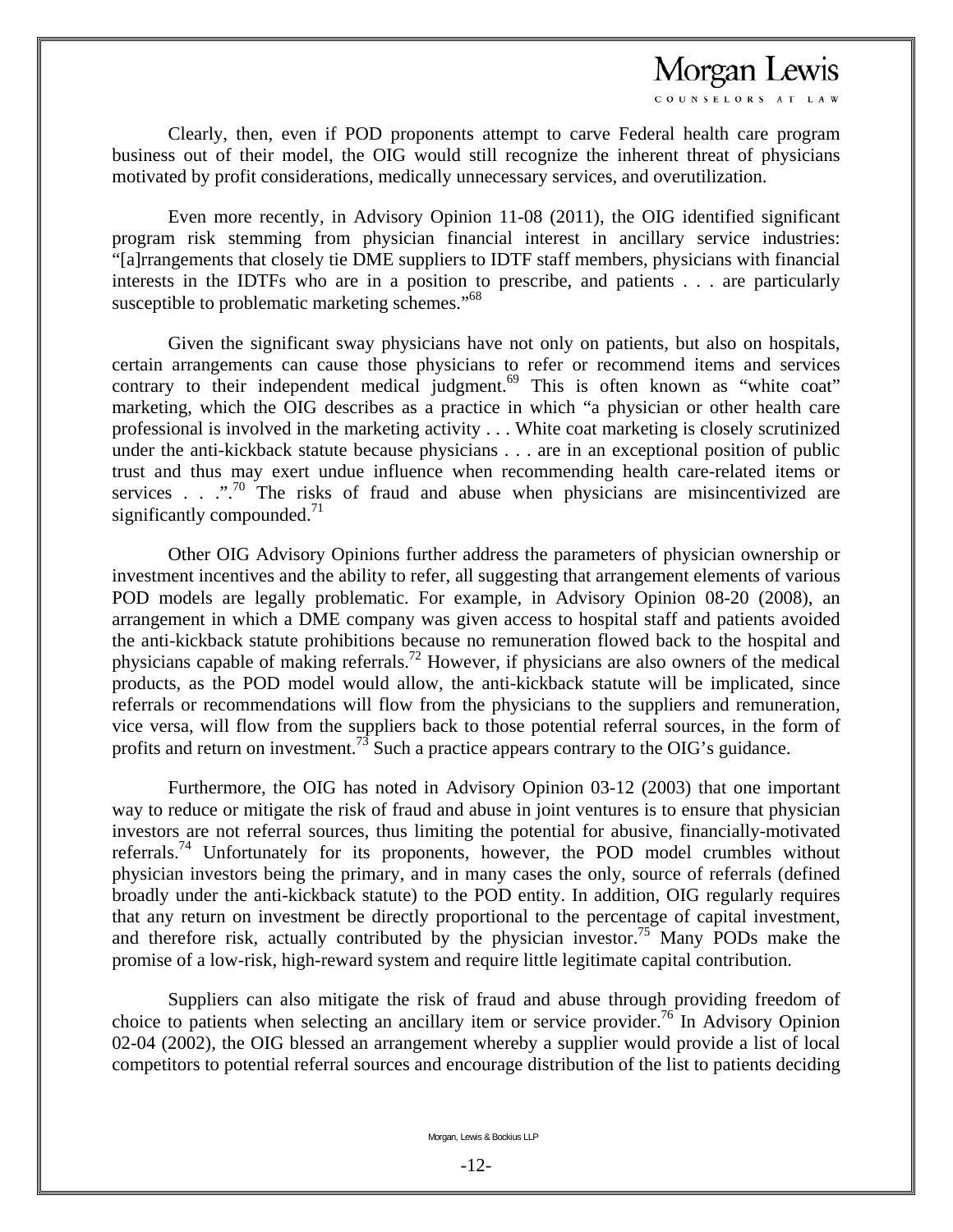COUNSELORS AT LAW

on a supplier.<sup>77</sup> The OIG, in addition, also required that the DME provider not rent a "consignment closet" nor make any payment whatsoever to its potential referral sources.<sup>78</sup> Under many POD models, moreover, patients are not informed when undergoing certain treatment that a POD is the supplier of the applicable items or services. Instead, hospitals are generally making these decisions, and may be subject to significant leverage from surgeons also operating PODs.

 The OIG has consistently warned against physicians benefiting financially from referrals to ancillary service providers. In Advisory Opinion 99-13 (1999), the OIG stated that, "[n]or are we able to exclude the possibility that the physicians may be soliciting improper discounts on business for which they have the opportunity earn money in exchange for referrals of business for which they have no opportunity, but for which the laboratories can receive additional revenue."<sup>79</sup> In this scenario, physicians were backing into the revenue of laboratories because they couldn't bill directly for laboratory services themselves.<sup>80</sup> Similarly, in the POD model, physicians don't have the opportunity to earn money from arranging for certain surgical hardware and other supplies unless they have an ownership interest in the relevant supplier. Of course, when physicians obtain such ownership interest, the data shows that procedures, and the associated costs of those procedures, increases substantially.

#### **V. Physician Self-Referral Prohibitions Apply to PODs? Yes, They Do.**

 Separate from the anti-kickback statute, the Federal prohibition against physician selfreferrals (commonly called the "Stark Law") may also create a significant compliance risk for hospitals participating in POD relationships.<sup>81</sup> The Stark Law was originally developed to combat the inherent conflict of interest that develops when a physician, as the gatekeeper to medical utilization, maintains a financial relationship with the entities to which he or she refers a patient. In 1989, as a prelude to and support for the passage of the Stark Law, the OIG conducted a statistical study of the effects of self-referrals by physicians and found that physician financial interest played a major role in which services patients received, how much of those services were received, and who provided the services.<sup>82</sup> In its report to Congress, the OIG concluded that "patients of referring physicians who own or invest in independent clinical laboratories received 45 percent more clinical laboratory services," resulting in over \$28 million in bills to Medicare in 1987.<sup>83</sup> Unsurprisingly, these numbers led Congress to quickly enact the bill.

 After the passage of the Stark Law, CMS began promulgating proposed regulations for comment. As CMS (known as the Health Care Financing Administration at the time) specifically noted:

We believe that [the Stark Law] was enacted out of concern over the findings of various studies that physicians who have a financial relationship with a laboratory entity order more clinical laboratory tests for their Medicare patients than physicians who do not have a financial relationship. There have been at least 10 studies conducted over the past few years that concluded that patients of physicians who have financial relationships with health care suppliers receive a greater number of health care services from those suppliers than do patients generally.<sup>84</sup>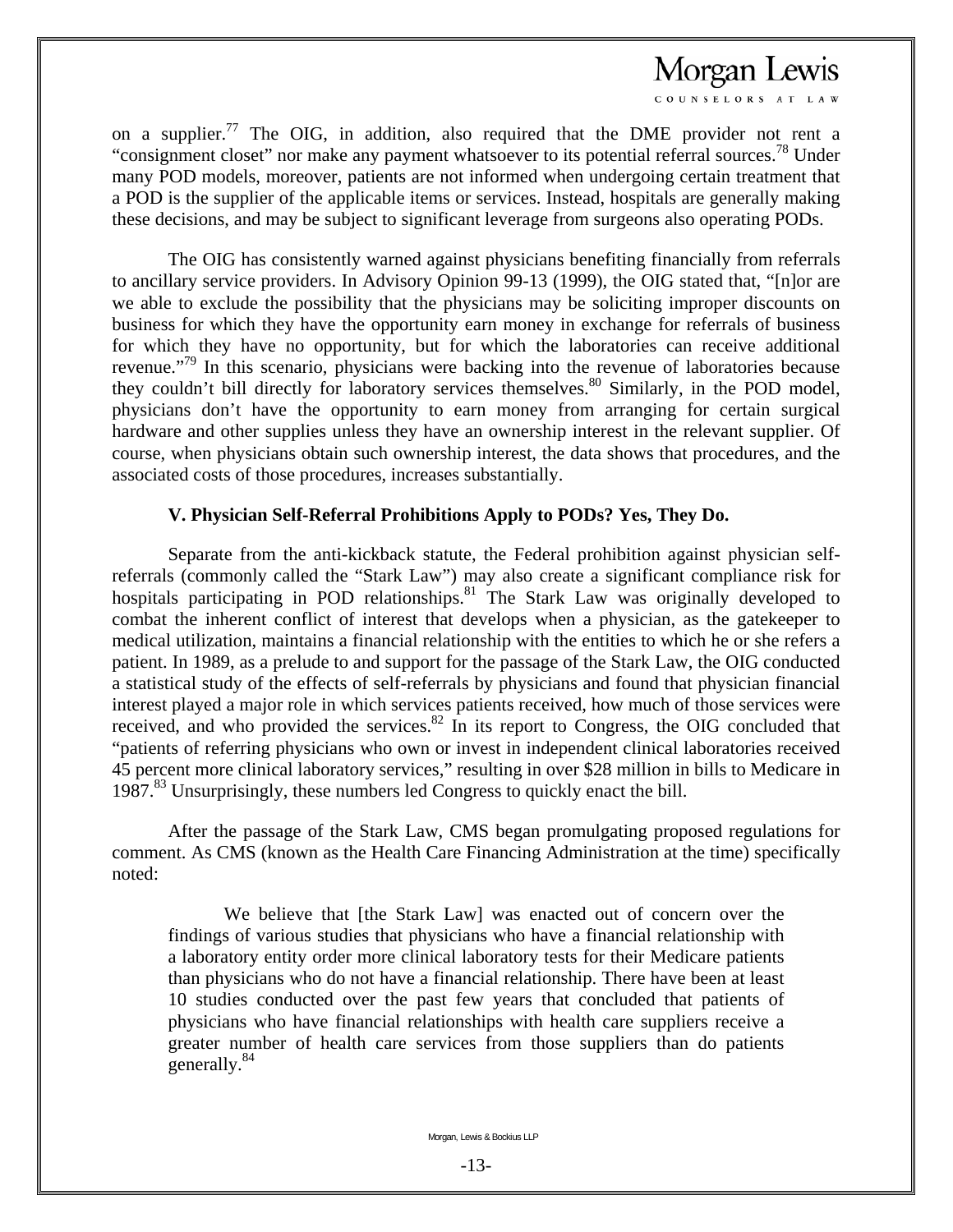OUNSELORS AT LAY

The Stark Law "*reflects the Congress' unmistakable intent to recognize and accommodate the traditional role played by physicians in the delivery of ancillary services to their patients, while constraining the abuse of the public fisc that results when physician referrals are driven by financial incentives*." 85 It is these illegitimate financial incentives that make PODs a significant compliance risk. CMS has further noted that the Stark Law was specifically enacted to "*address over-utilization, anti-competitive behavior, and other abuses of health care services that occur when physicians have financial relationships with certain ancillary services entities to which they refer Medicare or Medicaid patients. . . . Overutilization increases program costs because Medicare (or Medicaid) pays for more items or services than are medically necessary.*"<sup>86</sup> Even taking POD proponents' word at face value that this model reduces the price of each device purchased, it ignores the larger problem that these items might not be necessary in the first place.

 Legally, the Stark Law prohibits a physician from making a referral to an entity for "designated health services" (DHS) if that physician (or his immediate family) has a financial relationship with the entity, unless an exception applies.<sup>87</sup> The term "referral" is defined broadly to include any request or order by a physician for DHS or a physician certifying the need for DHS.<sup>88</sup> The term also includes the establishment of a plan of care by a physician which includes the provision of DHS.<sup>89</sup> As well, financial relationship is also broad, including not just ownership, equity, or debt situations, but also direct and indirect compensation arrangements, whereby a DHS entity provides certain supplies, services, or other valuable consideration as payment for a referral.<sup>50</sup>

 While there is debate on the scope of Stark physician referral compliance as it relates to physician-owned entities in medical products, it should be assumed that POD physicians are making referrals for certain designated health services (inpatient and outpatient hospital services) to an entity in which they have a financial relationship (contracted hospital). Proponents of PODs argue that the indirect compensation exception may apply to shield the referrals from the scope of Stark.<sup>91</sup> Here, again, there is substantial doubt and high risk in assuming any Stark exception applies. The indirect compensation exception does not apply if there is any anti-kickback compliance violation and arguably is not applicable at all. The financial penalties for violating the Stark law are substantial. Accordingly, hospital management and hospital Boards will take a very large risk to simply presume no Stark and consequent False Claims Act potential liability exists with POD arrangements. Assuming the Stark law has no application to hospitals doing business with PODs is legally reckless.

#### **VI. A Survey of Hospital Policies Show A Steady and Growing Concern Over PODs.**

While the federal government has repeatedly noted its growing concern over the questionable incentives inherent in PODs, not all hospitals have unequivocally stated their opposition to doing business with these entities.<sup>92</sup> In fact, some facilities, cognizant of the risks associated with PODs, have nevertheless entered into purchase agreements with physicianvendors.<sup>93</sup> Still, a large and steadily increasing number of hospitals are revising their policies and procedures to make it clear that their organization will not conduct business with physicianowned entities.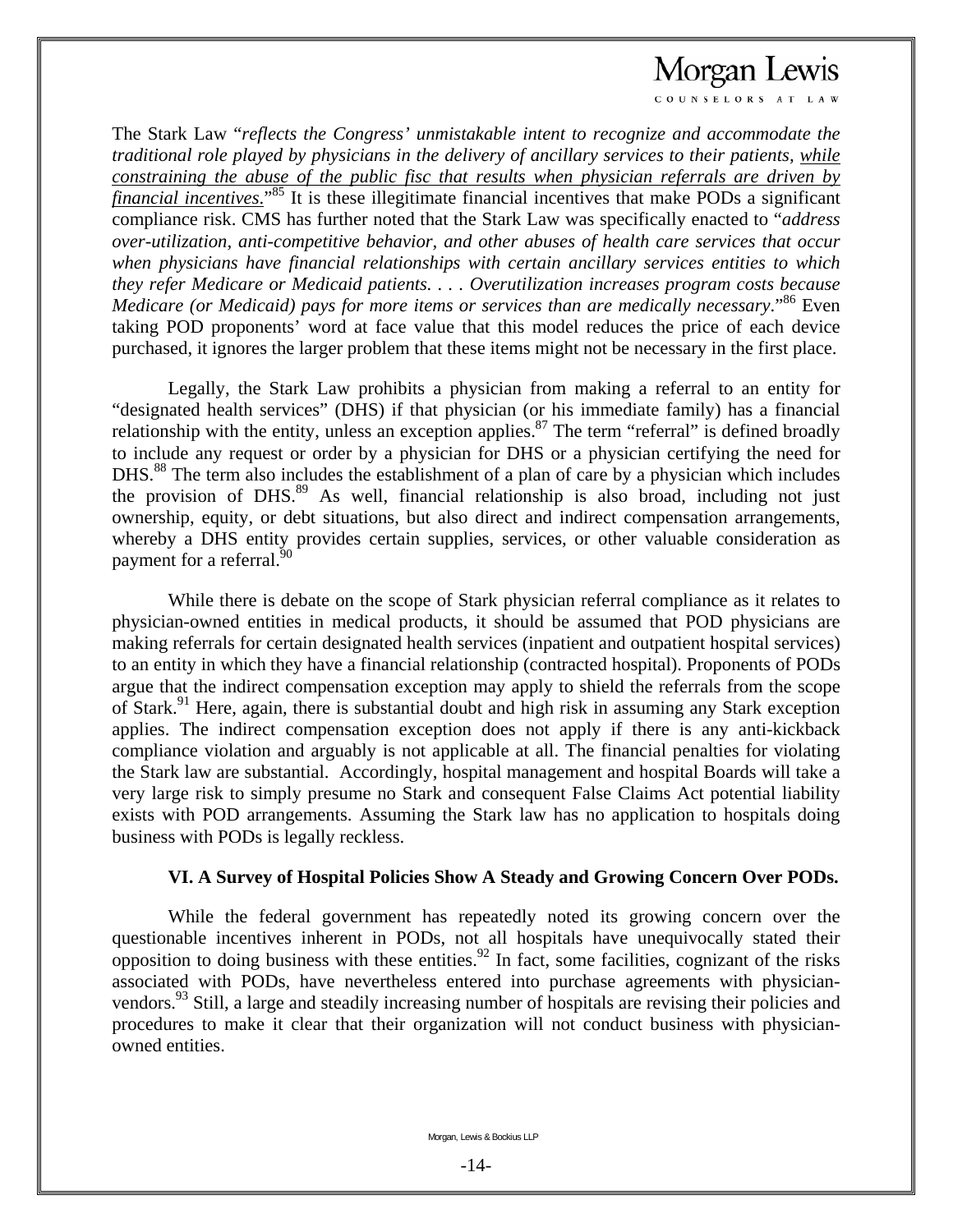COUNSELORS AT LAV

 Noting concerns from the Senate Finance Committee and the OIG of PODs and related entities, which the government suggests may be illegal under the anti-kickback statute, major hospital chain HCA has implemented a broad and restrictive policy against purchasing any items or services for use in patient care from physician-owned entities.<sup>94</sup> The HCA policy applies to approximately 160 hospitals and 110 ambulatory surgical centers (ASCs) across the United States, as well as HCA's home health agencies, physician practices and other service centers. HCA's policy references the specific concerns of the OIG and the factors identified by the OIG which may result in a problematic relationship. It also acknowledges the "One Purpose Test" of the anti-kickback statute, whereby if any one purpose of an arrangement is to generate improper referrals or remuneration, the conduct is in violation of the statute, regardless of any number of positive off-setting purposes of the arrangement.

 In addition, given its size, HCA appears to have structured its procedures so that it can protect itself from unwittingly doing business with a POD. The organizations' procedures require that purchases be made at fair market value for any and all vendors, and should a vendor be found to be a physician-owned entity during the purchasing process, the purchase must be specifically reviewed and approved by HCA's counsel.

 Likewise, other facilities have adopted similar policies, including Providence Health & Services, Tomball Regional Hospital, and Martin Memorial Hospital.<sup>95</sup> In the past two years, each of these facilities has identified the risks associated with PODs and affirmatively decided to avoid doing business with them. Scott Samples, spokesman for Martin Memorial, explained his facility's rationale: "[w]e were looking at the potential legality of [PODs] and trying to determine what we thought was in the best interests of Martin Memorial and decided to be very proactive and not participate in PODs."<sup>96</sup>

 Martin Memorial's policy bans entering into purchasing agreements with physicianowned intermediaries where physician ownership is in excess of 5% or the physician investor is affiliated with the hospital. $97$  Tomball, which was recently acquired by Community Health Systems (see below), maintains a near-verbatim policy as HCA, noting the risk identified by OIG and discouraging the purchasing of any items or services from PODs.<sup>98</sup> Providence explains that due to the national scrutiny of the relationship between hospitals and physician-owned entities, no Providence-affiliated entity may purchase items or services from a POV where the POV owners or operators are physicians associated with Providence.<sup>99</sup> Memorial Hospital in Colorado states that it will not purchase any medical devices requested by a physician if that physician is receiving payment from the manufacturer of the device, unless such payment is reasonable compensation associated with a clinical trial. $100$ 

 Each of these health systems has taken specific affirmative steps to distance themselves and their purchasing practices from the specter of PODs. As the spokesman for Martin Memorial expressed, hospitals are not eschewing PODs for the fact that they do not represent a potential economic benefit for hospitals, but rather that any derived benefit is far outweighed by the substantial and apparent legal and compliance risks associated with physician-owned entity relationships.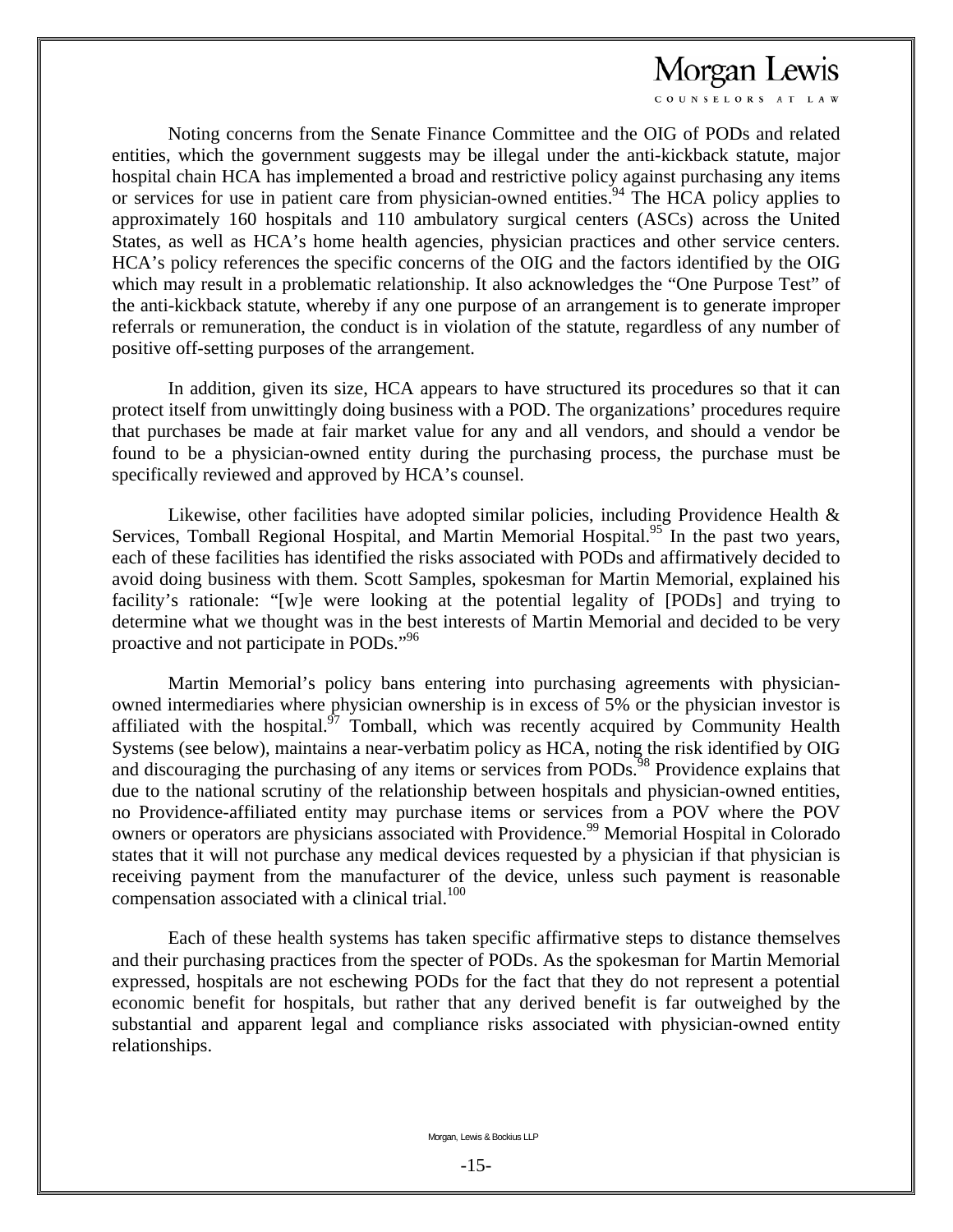OUNSELORS AT LAY

 Other hospitals have strong conflict of interest policies that while not directed at PODs would appear to prohibit such arrangements. Community Health Systems, for example, one of the largest hospital chains in the country with 120 locations in 28 states, explains in its Code of Conduct that:

[e]mployees should not have any personal interests or outside activities that are incompatible, or appear to be incompatible, with the loyalty and responsibility owed to the organization. Employees must avoid any outside financial interest that might influence decisions or actions in the performance of their duties for the organization . . . Potential conflicts of interest might include: A personal or family interest in an enterprise that has a business relationship with the organization or a facility.<sup>101</sup>

 Other hospitals have restricted and regulated associations with PODs, or have implemented broad conflict of interest policies ostensibly limiting such associations without stating so outright. For instance, University of Colorado Hospital requires that all vendor representatives disclose any financial relationships physicians or staffs of the hospital have with the representative's company.102 Methodist Le Bonheur Healthcare, a regional system in Tennessee, places a duty on its employees to avoid conflicts of interest where their business decisions could be or appear to be influenced.103 Importantly, many policies like Methodist's contemplate and outlaw even the appearance of impropriety.

 Cognizant of the importance of a reputation for objectiveness in medical decision making and compliance with legal standards that many patients expect, hospitals have enacted policies intended to bolster such a reputation. For instance, Hardin Memorial Hospital in Kentucky and Hilo Medical Center in Hawaii have put policies into place concerning conflicts of interest with vendors, as well as policies calling for all purchasing to be completed in a commercial reasonable manner without exceeding what is necessary to accomplish legitimate business purposes.<sup>104</sup> However, while these policies are seemingly broad and sufficiently prohibitive, they may allow PODs when examined critically.

 While few hospital systems have outright announced their association with a POD, it is believed that over two hundred hospital entities may be currently doing business with physicianowned companies. Palomar Pomerado Health in California narrated its internal review and approval process of a purchase agreement with a POD through meeting minutes and quarterly reports.105 Cognizant of the substantial risk involved, even to the point of requiring any agreement to contain a cease and desist clause should PODs officially become illegal, the Board Finance Committee of Pomerado approved of entering into a purchase agreement and was actively "supportive of the business reasons behind  $\overline{PODs}$ ."<sup>106</sup> Of course, it is not usual for parties to have the right to cancel an illegal agreement when it is "officially" determined to be illegal. Whether the POD arrangement with Palomar meets recommended compliance safeguards is unknown.

#### **VII. PODs by the Numbers: What Does the Data Really Show Us?**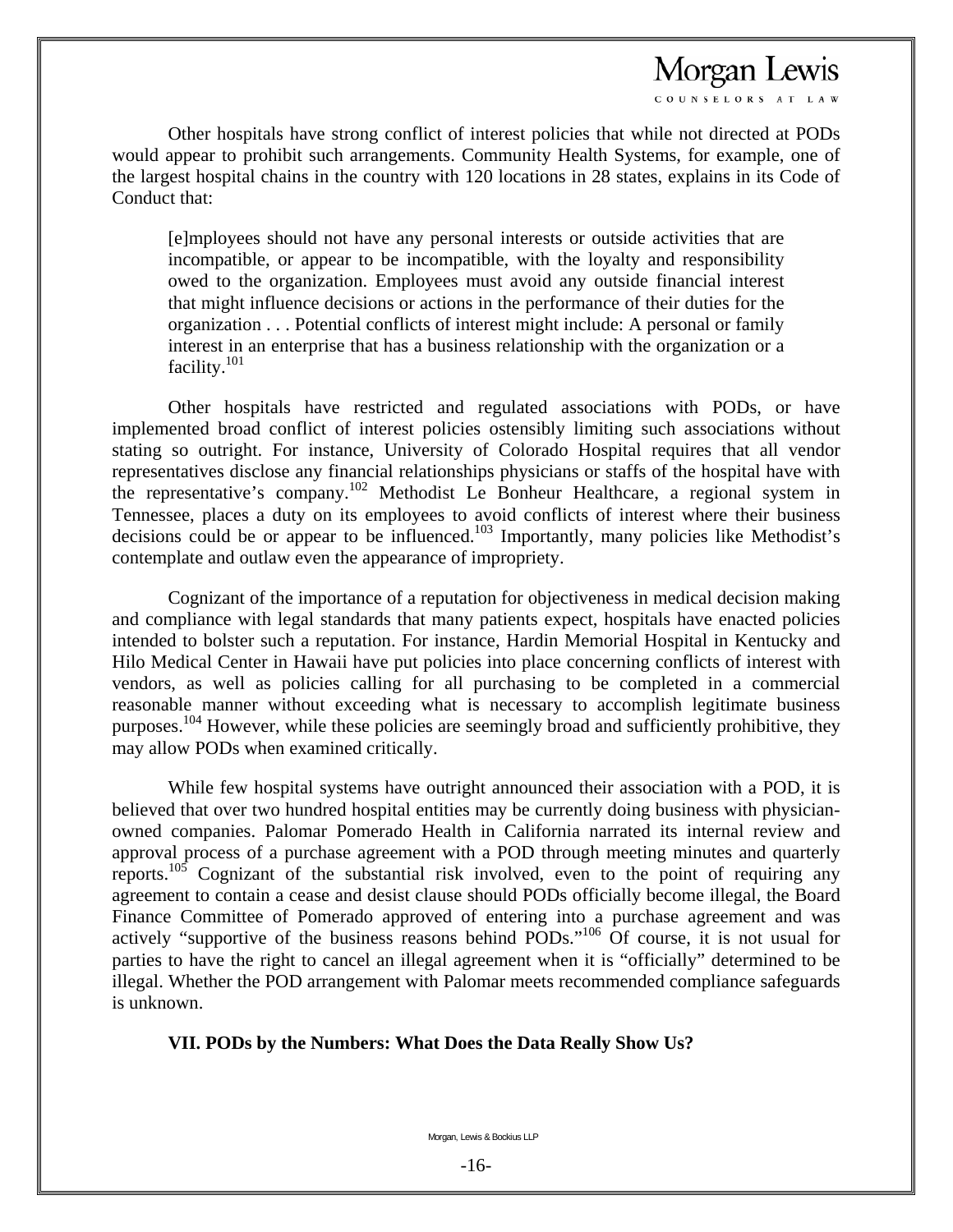COUNSELORS AT LAY

 Much of the POD advocacy eschews lofty ideals of medical ethics and anti-kickback compliance, preferring to argue the numbers and costing savings of PODs. Notably, despite the arguments and limited unverifiable summary data from certain self-interested physicians groups and the American Association of Surgeon Distributors (AASD), there is no objective data to support a cost-saving rationale for physician owned entities that exist solely to provide unearned financial returns to physicians from product sales related to procedures performed predominantly in the hospital setting. Even if cost-savings could justify the financial conflict of interest, the public cannot realistically expect such cost-saving data to ever materialize if over 40 years of health care fraud enforcement experience is any guide.

 The available data has clear bias. AASD, for example, conducted a cost study through the entity owned by the AASD board members, who are all orthopedic surgeons in California, and three area hospitals.<sup>107</sup> This study, which was conducted from May 2006 to May 2008, examined the potential cost savings a hospital could realize through a purchasing relationship with a POD for certain orthopedic implants, including screw and plate systems, knee replacements and hip replacements. The study ultimately concluded that hospitals, when purchasing these items, could save up to 34% of the cost of purchasing through traditional channels. Specifically, AASD examined its sales over the two year period, totaling \$2,058,217, and compared that to the projected cost of purchasing "equivalent" implants at the three hospitals' average rate, which was \$3,099,192. AASD thereby concluded that the POD structure saved  $$1,040,974$  over the time period.<sup>108</sup>

 Conversely, a study examining spinal fusion treatments concluded that increases in invasive and potentially medically unnecessary surgeries coincide with, and likely result from, the rise in physician-owned entities. This data is consistent with studies performed in other areas such as imaging centers owned by physicians.

 In this study, cited by the Senate Finance Committee, researchers found that utilization rates of a certain medical procedure and associated medical device jumped 360% in one year after surgeons formed a POD.<sup>109</sup> Analysts reviewed spinal fusion and refusion data from a certain hospital from 2002 to 2006; in 2005, spinal surgeons at the hospital decided to form a POD to sell the screws and rods used in these procedures. Prior to 2005, spinal refusions (where the first fusion fails) were steady at approximately 15-17 per year. In 2005 and 2006, surgeons associated with the POD performed 78 and 69 spinal refusions respectively. This was not associated with a similar rise in the number of initial spinal fusions, and, in fact, the rate of failure for initial spinal fusions (requiring refusion) increased from 2% to 11% in 2005.

 Researchers pointed to two possible reasons for this sudden increase: first, that the refusions increased as a result of inferior quality screws and rods used during the first surgery that were sold by the POD, instead of the implants previously used which were ostensibly more effective; second, that the surgeons were performing medically unnecessary procedures in order to increase the use of their device and subsequent return. In spinal fusions, it is often the case that additional fusions will have to be done in the future. When this happens, the study supposes, instead of simply affixing the new rod and screws to the existing implant, the surgeons take out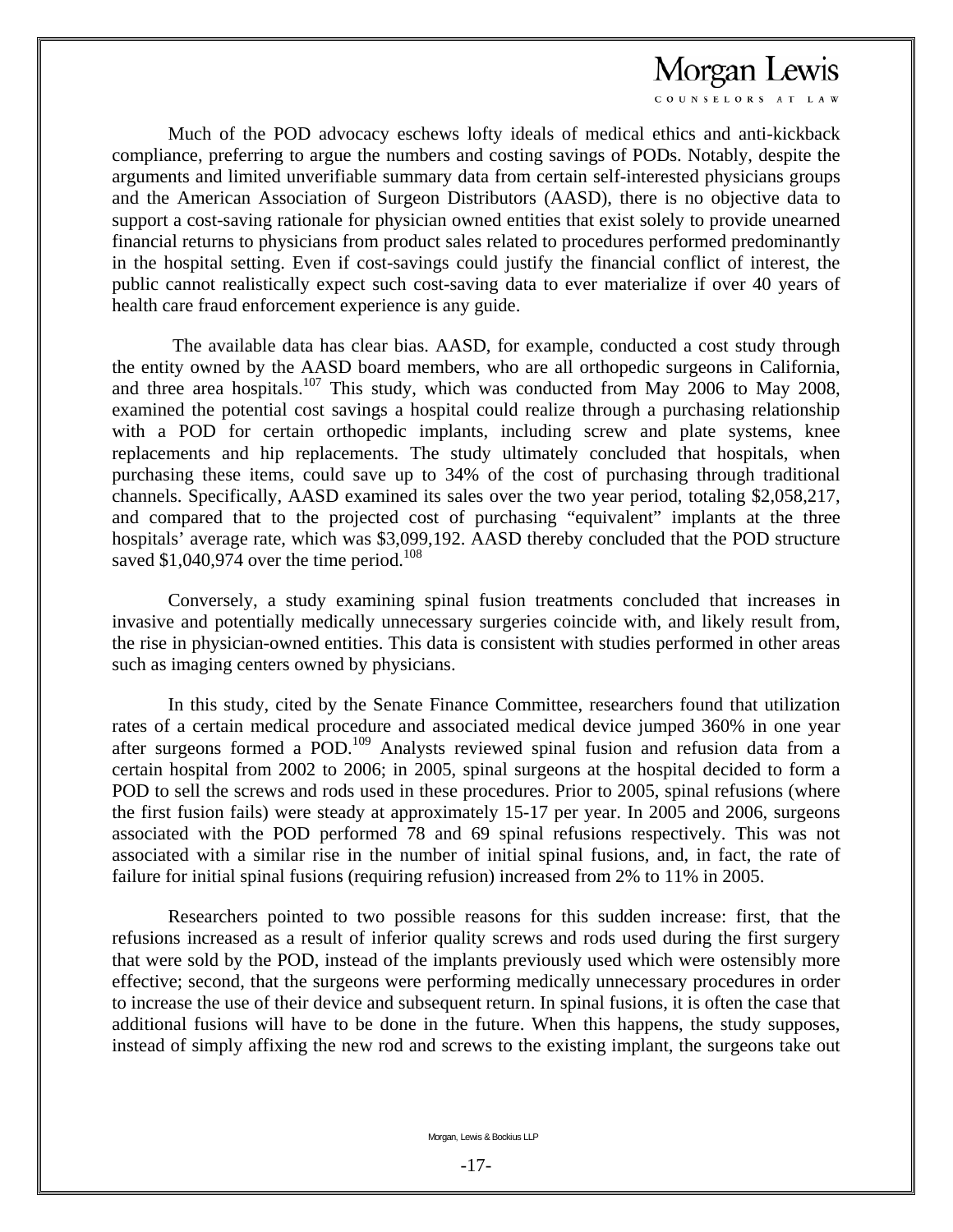COUNSELORS AT LAW

the original implant from competing manufacturers altogether and implant an entirely new device from their own company.

 The other studies, while addressing costs associated with PODs, are not independent, particularly the AASD study finding decreased costs as a result of physician ownership of the vendor. There, the researcher and the subject were the same entity, creating an obvious conflict and likely damaging the validity of the data obtained. While the POD did decrease costs relative to the hospital's average costs for similar items, the entity was acutely aware of its role as a test subject. Moreover, the study did not address whether any of the \$2,058,217 in fees was for items that were not medically necessary, which raises an important point: the concern with PODs is not only that the individual price of each item will rise, but rather that the sheer number of items and related procedures to implant those items will increase, thus affecting both healthcare costs and the harm and suffering of patients undergoing unnecessary medical treatment. The AASD study, moreover, does not demonstrate compliance with AASD voluntary compliance standards or identify whether any other legally recommended compliance standards were implemented.

#### **VIII. Conclusion**

 Physician-owned entities in the medical products arena present the same long-standing medical conflict of interest and anti-kickback concerns that always exist when physicians want to achieve additional financial gain in connection with medical procedures they have determined must be performed for their patient. Structuring economic advantage for product sales from the exercise of medical judgment is "any remuneration" under the anti-kickback statute. PODs do not exist to remedy the implant marketplace or to assure health cost savings for federal health care programs anymore than physician owners and investors in imaging centers, laboratories or lipthoscopy clinics do. But, even if those ambitions could be achieved, they will not be justified by profits to physicians from medical conflicts of interests or improper financial arrangements with hospitals and device companies. Government policy makers and enforcers recognize that the POD controversy is not simply about dueling data on implant costs. The public interest at risk is inherently far greater than the implant cost debate and cannot be deflected.

 Hospitals should consider that POD arrangements substantially undermine compliance and risk management functions. Device companies that enter into POD arrangements are similarly challenged to maintain the extraordinary compliance enhancements that have occurred industry wide in the last several years in managing ethics, conflicts of interest and anti-kickback compliance. What hospital or device company CEO or member of a Board of Directors is willing to bet that any particular POD arrangement is fully compliant with the anti-kickback statute, or engage in oversight efforts to guarantee such compliance? What insurer wants to insure the risk hospitals face from POD arrangements in negligence and product liability situations?

 The OIG is entrusted with the role of prevention and education under the seminal 1996 HIPAA fraud and abuse program and has achieved in this role an exceptionally credible voice in promoting health industry fraud and abuse compliance. Its efforts to address POD anti-kickback compliance concerns, including its recent Special Fraud Alert, are critically important and appreciated. Government regulators and enforceres now need to be prepared to enforce the anti-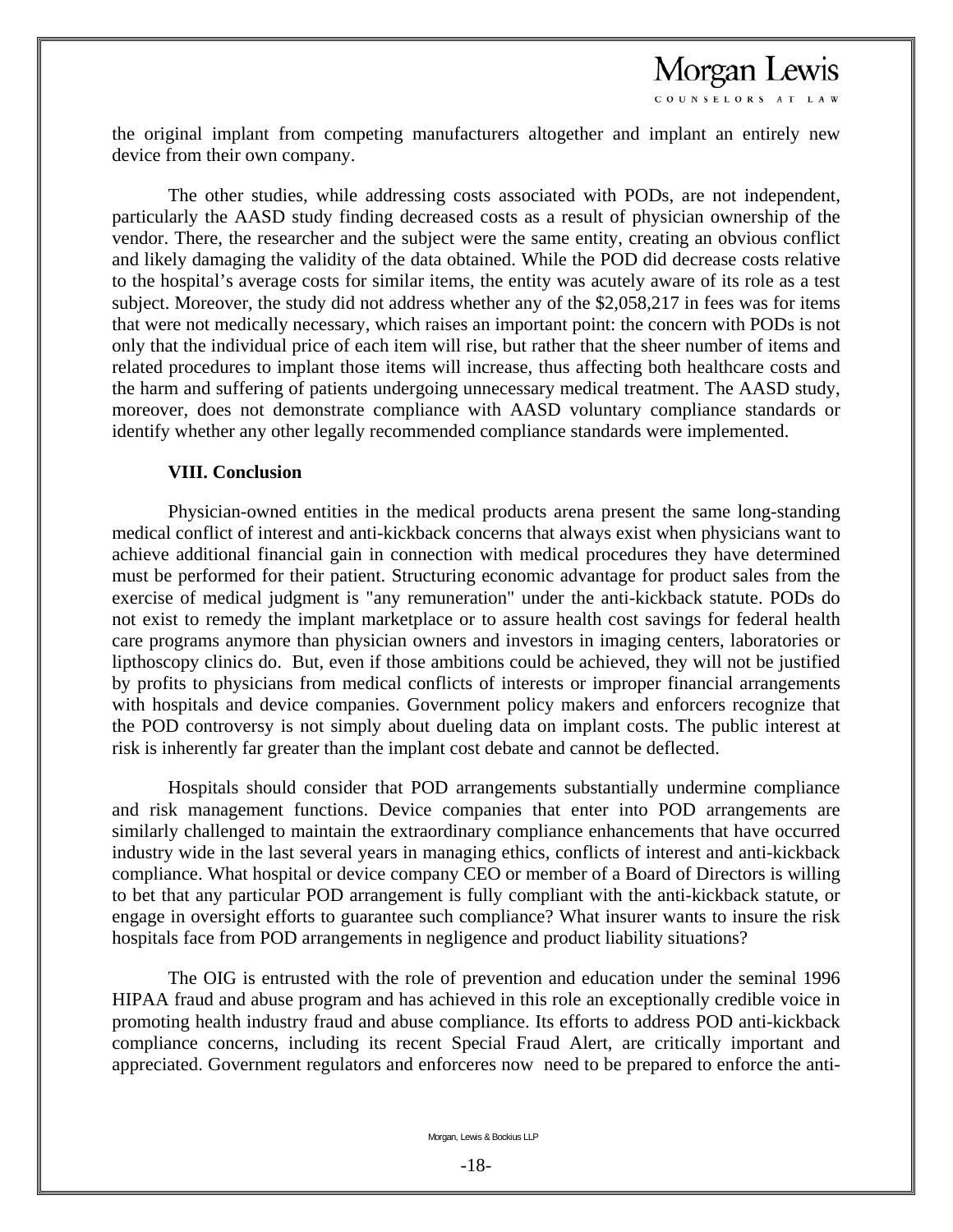COUNSELORS AT LAW

kickback statute against POD arrangements, , in the event that the OIG's compelling guidance is not embraced and potentially unlawful POD arrangements continue to be formed.

 $\overline{a}$ 

<sup>3</sup> *See* Swedlow *et al.*, *Increased Costs and Rates of Use in the California Workers' Compensation System as a Result of Self-Referral by Physicians*, 327 New England J. of Med. 1502 (1992 (finding that 38% of MRI testing ordered by a "self-referring physicians" group was medically inappropriate and noting trends in Florida and California of high outlier rates of utilization of imaging services in centers owned by physicians).

 $4\overline{S}$  863, 2011-2012 Leg., Reg. Sess.,  $\S6(c)$  (Ca 2012).

6 Association for Medical Ethics, *Bias – Physician Owned Distributorship (POD)*,

http://www.ethicaldoctor.org/physician-owned-distributorship (last visited Jan. 15, 2013).<br>
<sup>7</sup> See Social Security Amendments of 1972, Pub. L. 92-603, 86 Stat. 1329 (1972).<br>
<sup>8</sup> See, e.g., U.S. v. Greber, 760 F.2d 68, 69 purpose test").

9 Attachment A, Minority Staff of S. Fin. Comm., 112th Cong., Physician Owned Distributors (PODs): An

Overview of Key Issues and Potential Areas for Congressional Oversight 4 (Comm. Print 2011).<br><sup>10</sup> *Id.* at 8.<br><sup>11</sup> *Id.* at 2.<br><sup>12</sup> Letter from Vicki Robinson, Chief, Industry Guidance Branch, Office of Counsel to the Insp of Inspector General (Oct. 6, 2006), *available at* 

https://oig.hhs.gov/fraud/docs/alertsandbulletins/GuidanceMedicalDevice%20(2).pdf (hereinafter 2006 OIG POD Letter).

<sup>13</sup> Medicare Program; Proposed Collection of Information Regarding Financial Relationships Between Hospitals and Physicians, 73 Fed. Reg. 23528, 23694 (Apr. 30, 2008).

<sup>14</sup> While hospital management and executives may see short term benefits through association with PODs, boards of directors must actively monitor and assess risk and compliance for the institution. *See In re* Caremark Int'l, Inc. Derivative Litig., 698 A.2d 959 (Del. Ch. 1996); *see also* United States *ex rel.* Piacentile v. Merck & Co, Inc., No. 00-cv-00737 (E.D. Pa. final settlement announced Oct. 23, 2006). Moreover, recent Corporate Integrity Agreements entered into by the OIG have imposed substantial affirmative duties on board members to ensure oversight of compliance operations in health care entities.

<sup>15</sup> *See* Nina Youngstrom, *OIG Noses Around Hospital Purchases of Spinal Implants from MD-Owned Entities*, AISHealth (Oct. 29, 2012), http://aishealth.com/archive/rmc102912-02 (highlighting aspects of the OIG letter initiating the POD survey).<br> $^{16}$  *Id.* 

16 *Id.* 17 *Id.* 18 *Id.* 

<sup>19</sup> Letter from Daniel Levinson, Inspector General, Office of Inspector General (Sept. 13, 2011), *available at* http://www.finance.senate.gov/newsroom/ranking/download/?id=eceb4bb0-c3da-4449-b8b3-d5715c63ef4e  $^{20}$  *Id.* at 2.<br><sup>21</sup> *Id.* 

 $<sup>1</sup>$  The Who (1971).</sup>

 $2^{2}$  In the physician administered drug arena, marketing the spread has been prosecuted as illustrated by the TAP Pharmaceutical Investigation that resulted in criminal prosecution of the company and several physicians in 2002; in the laboratory and pathology arena, physician compensation, investment and ownership has been disapproved in several OIG Advisory Opinions and prosecuted by the U.S. Department of Justice in numerous investigations in Florida and other jurisdictions since the 1990s; in the health care imaging sector, physician over-utilization patterns have been documented and such arrangements even banned in some jurisdictions.

<sup>5</sup> *See* Steinmann *et al.*, Surgeon Ownership in Medical Device Distribution: Economic Analysis of an Existing Model (2009), *available at* http://www.hoganlovells.com/files/upload/Feb2009\_SurgeonOwnershipDevices.pdf (hereinafter "Steinmann Study") (noting that PODs provide "a more fair compensation to surgeon" and that traditional supply methods "exert a negative influence on surgeon reimbursement.").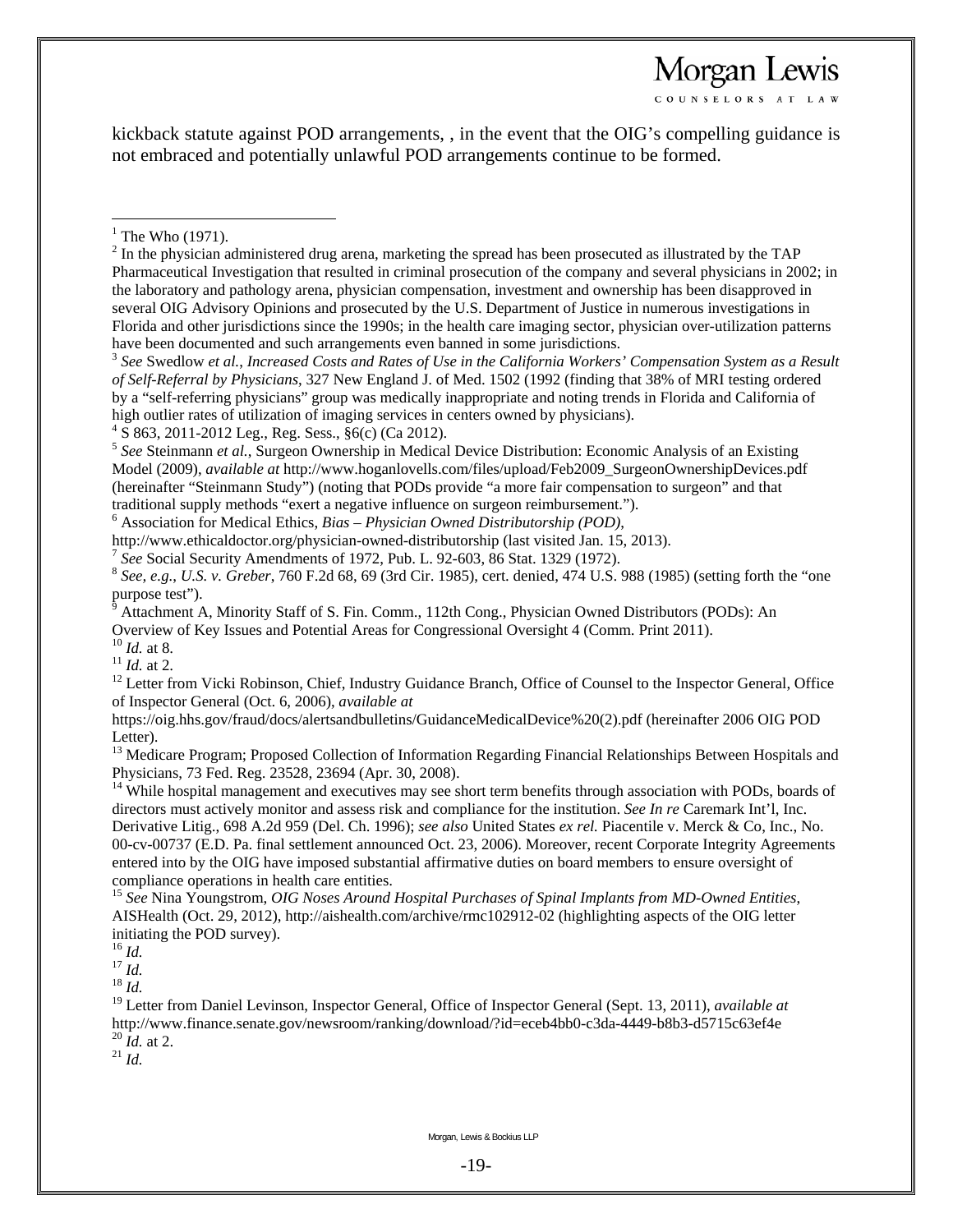22 Office of Inspector General, Special Fraud Alert: Physician-Owned Entities 3 (March 2013) *available at*  https://oig.hhs.gov/fraud/docs/alertsandbulletins/2013/POD\_Special\_Fraud\_Alert.pdf.<br><sup>23</sup> *Id.* at 3.<br><sup>24</sup> *Id.* at 2.<br><sup>25</sup> *Id.* at 3.<br><sup>26</sup> *Id.* at 2.<br><sup>27</sup> *Id.* at 4.<br><sup>28</sup> *Id.* at 4.

Morgan Lewis COUNSELORS AT LAW

<sup>29</sup> This risk is substantially increased by the requirements that PODs publically report physician ownership interests and profits and payments under the "Sunshine" law and regulation. 42 U.S.C. §1320a-7h(a)(1)(A) *et seq.*; 42 C.F.R. §403.904 *et seq.* <sup>30</sup> *See* Attachment B, Hospital PODs Policy; *see also* Providence Health & Services, *Purchases from Physician-*

*Owned Intermediaries/Distributors* (Feb. 9, 2012), *available at* 

http://www2.providence.org/phs/integrity/Documents/PROV-ICP-723%20-%20Purchases%20from%20Physician-Owned%20Distributors.pdf.

<sup>31</sup> *See* HCA, *Physician-Owned Vendor Relations* (Nov. 1, 2012), *available at*

ec.hcahealthcare.com/CPM/LL027.doc.

<sup>32</sup> *See* Hooper Lundy & Bookman, *HLB Health Law E-Alert* (Sept. 22, 2011), *available at* http://health-law.com/wpcontent/uploads/2011/11/POD\_E-Alert\_9-11.pdf (arguing that a "properly structured and operated" POD would not violate federal laws).

<sup>33</sup> See Steinmann Study, *supra* note 5 (explaining that current distribution methods are inefficient, far too costly, and lead to escalations in orthopedic implant prices).<br><sup>34</sup> *Id.* ("[t]he costs of orthopedic implants continue to rise, over 13% annually, in a market in which hospital profit

and physician reimbursement continue to decline.").

<sup>35</sup> American Association of Surgeon Distributors, http://aasdonline.org/ (last visited Dec. 28, 2012).<br><sup>36</sup> *Id.* <sup>37</sup> AASD Standards and Criteria for Surgeon Owned Distributor Membership:

a.) Distributorship must maintain a business structure consistent with all Federal Stark and Anti-Kickback statutes; b.) Distributorship must demonstrate merit by proving to be the lowest average cost vendor of like implants during a comparable contract period; c.) Annual price increases must not exceed 3% above the consumer price index (CPI); d). Distributorship must demonstrate adherence to the AASD Product Evaluation Policy; e.) Distributorship must demonstrate adherence to the AASD Employee Training Requirements; f.) Distributorship must demonstrate adherence to the AASD Disclosure Policy; g.) Distributorship must demonstrate investment risk and compliance with the AASD Investment and Distribution Policy; h.) Distributorship must submit utilization data annually and is subject to audit; i.) Distributorship must not leverage referrals to any hospital or surgery center; j.) Distributorship must be a legitimate free standing stocking Distribution Company with employees, contracts, address, business license and insurance.; k.) Distributorship must have written contracts with hospitals and vendors for at least one year; l.) Distributorship pricing must not vary between hospitals.

<sup>38</sup> *See* Truhe, *Should Surgeons Be Encouraged to Take An Active Role In the Implantable Medical Device Supply Chain Through Physician Owned Entities?*, Food and Drug Policy Forum, Vol. 2, Issue 10 (May 2012). Mr. Truhe is the Senior Vice President and General Counsel for PDP Holdings, a physician-owned entity that seeks financial arrangements with industry for the use of device products in the physician investor surgeries. He argues a compliant physician-owned entity, in compliance with OIG anti-kickback guidance, would have the following minimal structure in place: No joint venture with a manufacturer or distributor; substantial capitalization, including the purchase of inventory and cost of case managers; investment return strictly proportional to investment; case support by personnel uninvolved in product sales; universal inventory of implants available for surgeon use with financial considerations excluded; surgeons use other company products when their product is not available; hospital product negotiations are conduct by entity management, not entity surgeons; hospital compliance program involved to assure transparency; utilization reviews; demonstrated cost savings; and, robust compliance training for surgeons. It is doubtful any physician owned entity meets this complex structure. Other advocates suggest that such arrangements must also be for fair market value, written agreement and prices that are equal or better than non physician owned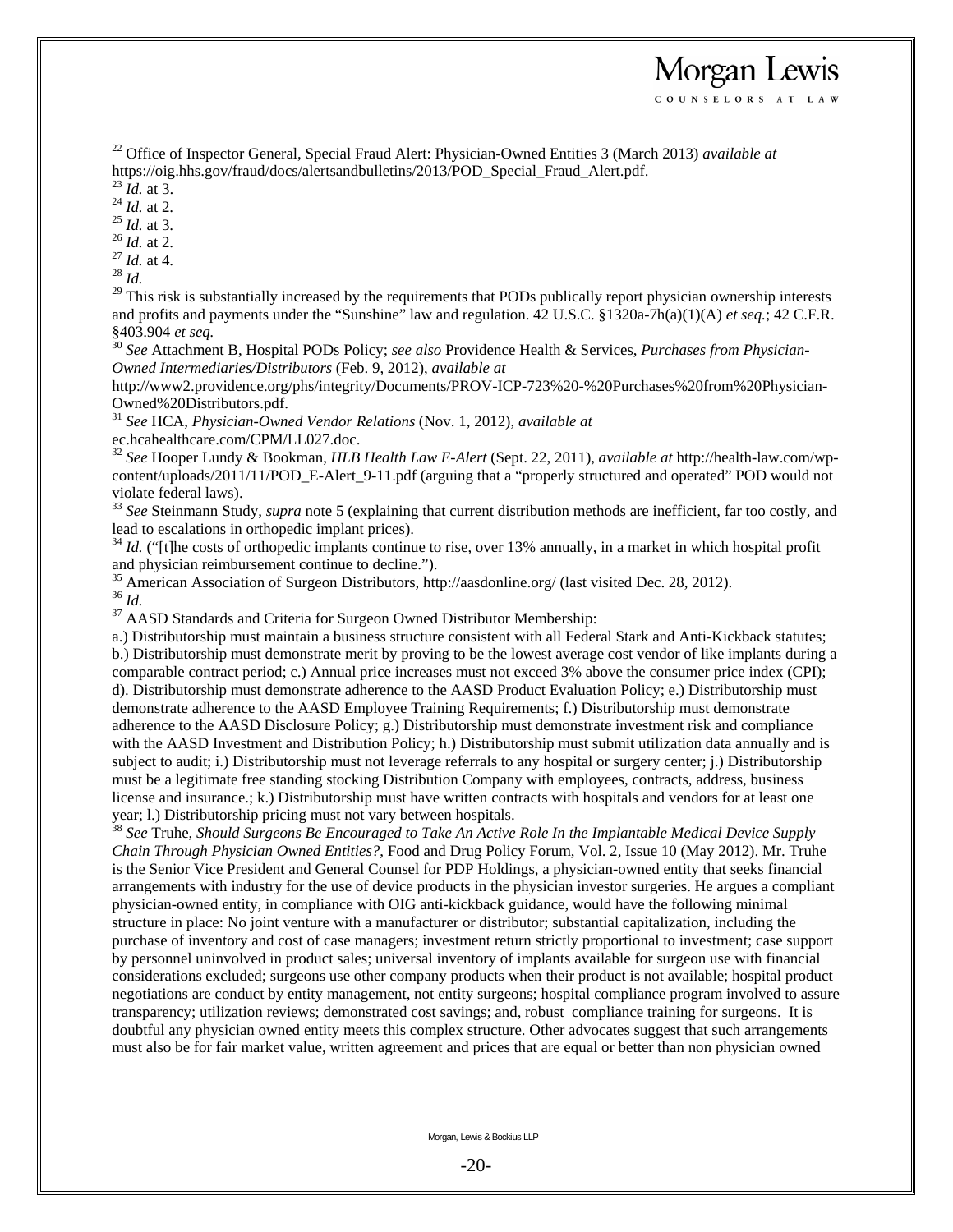vendors. *See* Oppenheimer, Presentation, *Physician-Owned Distributors: To Be or Not to Be?* American Health Lawyers Association (Sept. 18, 2012).

<sup>39</sup> Over 25 states, including California, Massachusetts, Maryland, Texas, and Florida, presently ban physicians from self-referring patients to diagnostic imaging centers in which they have an ownership interest, even if those patients are not covered by a Federal health care program. *See* Mark Friedman, *Doctor-Owned Imaging Center Raises Eyebrows,* Arkansas Business (08/25/08) *available at* http://www.arkansasbusiness.com/article/41927/doctorowned-imaging-center-raises-eyebrows?page=all.<br><sup>40</sup> 2006 OIG POD Letter, *supra* note 12.

Morgan Lewis COUNSELORS AT LAW

<sup>41</sup> See Criminal penalties for acts involving Federal health care programs, 42 U.S.C. § 1320a-7b(b) (2012).<br><sup>42</sup> Id.<br><sup>43</sup> See U.S. v. Hancock, 604 F.2d 999, 1001 (7th Cir. 1979) (physician decision to refer lab work for

basic element of corruption: "the potential for increased costs to the Medicare-Medicaid system and misapplication of federal funds is plain, where the payments for the exercise of such judgments are added to the legitimate cost of the transaction"). *See also Hanlester Network v. Shalala,*51 F.3d 1390 (9th Cir. 1995) (Congress introduced the broad term "remuneration" in the 1977 amendment of the statute to clarify the types of financial arrangements and conduct to be classified as illegal under Medicare and Medicaid. H.R.Rep. No. 95-393, Pt. II, 95th Cong., 1st Sess. 53 *reprinted in* 1977 U.S.C.C.A.N. 3039, 3056. The phrase "any remuneration" was intended to broaden the reach of the law which previously referred only to kickbacks, bribes, and rebates. The phrase "to induce" in § 1128B(b)(2) of the Act connotes "an intent to exercise influence over the reason or judgment of another in an effort to cause the referral of program-related business.").  $44$  *Id.* 

<sup>45</sup> 59 Fed. Reg. 37202 (July 21, 1994).

46 64 Fed. Reg. 63518, 63530 (Nov. 19, 1999) (citing 56 Fed. Reg. 35972).

<sup>47</sup> *Compare* Affordable Care Act, Pub. L. No. 111-148, § 6402(f)(2), 124 Stat 119 (2010) *with Hanlester Network,* 

51 F.3d 1390, 1400 (9th Cir. 1995) *and Ratzlaf v. United States*, 510 U.S. 135 (1994). 48 Affordable Care Act § 6402(f)(2).

<sup>49</sup> Press Release, Inspector General Announces Eight New Anti-kickback Statute Safe Harbors, Office of Inspector General, Nov. 18, 1999 *available at* https://oig.hhs.gov/fraud/docs/safeharborregulations/safenr.htm. 50 68 Fed. Reg. 23148, 23148 (Apr. 30, 2003).  $^{51}$  *M* 

<sup>51</sup> *Id.* 52 59 Fed. Reg. 65372, 65373-74 (Dec. 19, 1994).

53 *Id.*; *see also* 56 Fed. Reg. 35969 (July 29, 1991) (noting that physician ownership increases the likelihood that a joint venture's primary purpose is to control a stream of referrals).

 $54$  59 Fed. Reg. 65373-74.

<sup>55</sup> 2006 OIG POD Letter, *supra* note 12.<br><sup>56</sup> *See* Attachment C, OIG Advisory Opinions Relevant to PODs (describing the conclusions and holdings of various advisory opinions issued by the OIG over the past decade which restrict or entirely condemn the use of certain joint venture models).

<sup>57</sup> Office of Inspector General, Dep't of Health and Human Services, Advisory Opinion No. 12-01 (2012).

<sup>58</sup> *Id.* at 9.<br><sup>59</sup> *Id.* at 9-10.

<sup>60</sup> *Id.* at 10. **60** *Id.* at 10. **61** Office of Inspector General, Dep't of Health and Human Services, Advisory Opinion No. 11-15 (2011).

<sup>62</sup> Office of Inspector General, Dep't of Health and Human Services, Advisory Opinion No. 04-17 (2004).<br><sup>63</sup> *Id.* at 7.

 $^{64}$  Office of Inspector General, Dep't of Health and Human Services, Advisory Opinion No. 06-02 (2006).<br> $^{65}$  *Id.* at 6.

<sup>66</sup> *Id.* at 1-2, 7.<br><sup>67</sup> *Id.* at 7.<br><sup>68</sup> Office of Inspector General, Dep't of Health and Human Services, Advisory Opinion No. 11-08 at 6 (2011).<br><sup>69</sup> *Id* 

 $^{\rm 70}$   $\it{Id}.$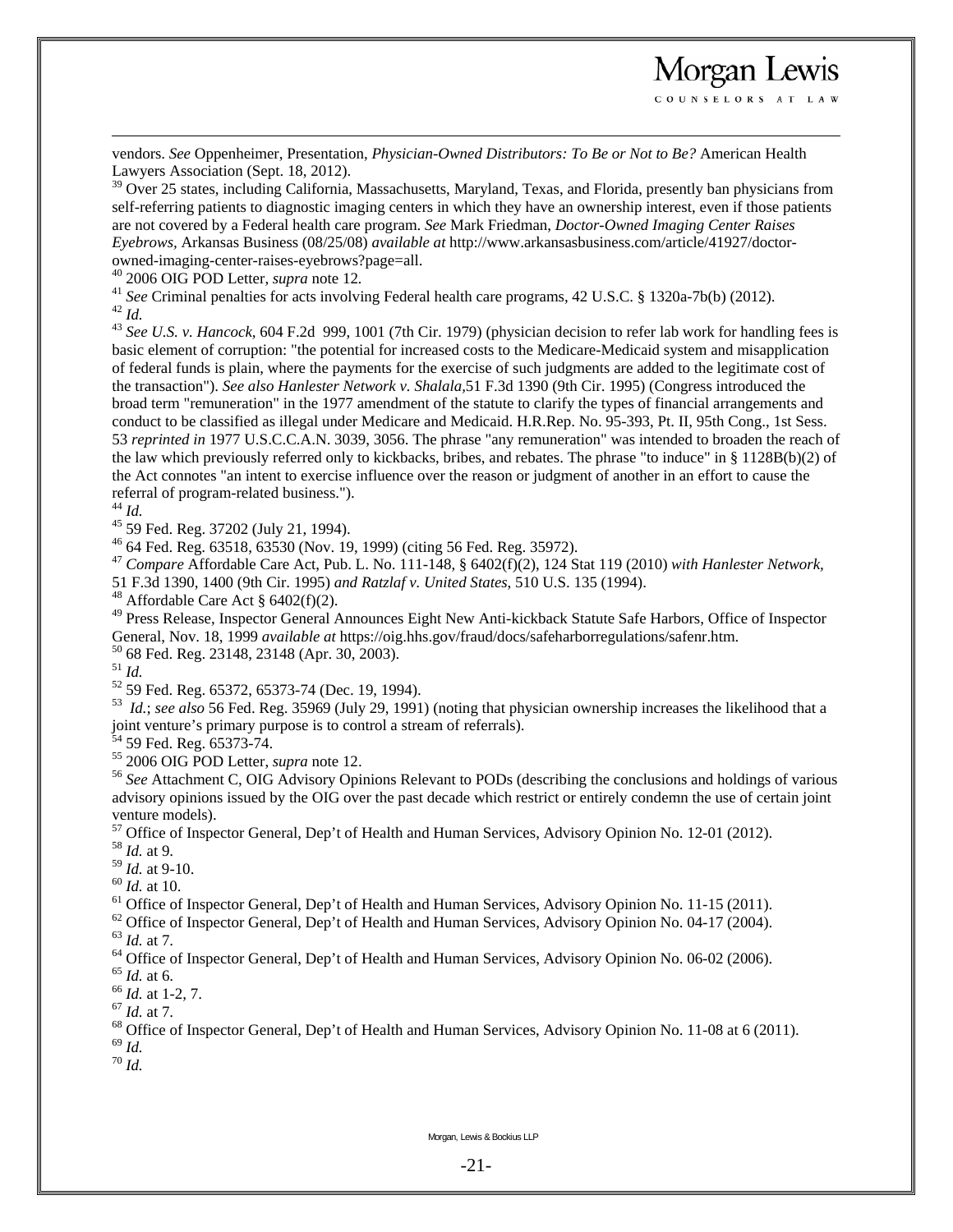<sup>71</sup> *Id.* <sup>72</sup> Office of Inspector General, Dep't of Health and Human Services, Advisory Opinion No. 08-20 (2008). <sup>73</sup> *See id.at* 5 (noting that despite "serious concerns," remuneration and referrals flow the same way).

<sup>74</sup> Office of Inspector General, Dep't of Health and Human Services, Advisory Opinion No. 03-12 at 6 (2003). <sup>75</sup> *Id.* at 7.

<sup>76</sup> Office of Inspector General, Dep't of Health and Human Services, Advisory Opinion No. 02-04 at 2, 3 (2002).<br><sup>77</sup> Id

Morgan Lewis COUNSELORS AT LAW

<sup>78</sup> *Id.*<br><sup>79</sup> Office of Inspector General, Dep't of Health and Human Services, Advisory Opinion No. 99-13 at 5 (1999).<br><sup>80</sup> *Id.* at 2, 5.

<sup>81</sup> *See* 42 U.S.C. § 1395nn.<br><sup>82</sup> Office of the Inspector General, U.S. Dep't of Health and Human Services, Financial Arrangements Between Physicians and Health Care Businesses, OAI 12-88-01410 (May 1989).<br><sup>83</sup> *Id.* at iii.

<sup>84</sup> Physician Financial Relationship with, and Referrals to, Health Care Entities That Furnish Clinical Laboratory Services and Financial Relationship Reporting Requirements, 60 Fed. Reg. 41,914, 41,923 (Aug. 14, 1995) (codified at 42 C.F.R. pt. 411).

85 66 Fed. Reg. 856, 862 (Jan. 4, 2001).

86 69 Fed. Reg. 16054, 16124 (Mar. 26, 2004).

87 42 U.S.C. § 1395nn(a).

 $88$  *Id.* at § 1395nn(h)(5)(A).

<sup>89</sup> *Id.* at § 1395nn(h)(5)(B).

<sup>90</sup> *Id.* at § 1395nn(a)(2).

91 42 C.F.R. §411.357(p). *See also United States ex. rel Drakeford v. Tuomey Healthcare System Inc.*, No.10-1819 (4th Cir. 2012) (considering the scope of the Stark law and the application of the indirect compensation exception). <sup>92</sup> See generally Attachment B, Hospital PODs Policy.

<sup>93</sup> *Id.* 

<sup>94</sup> *See* HCA, *Physician-Owned Vendor Relations* (Nov. 1, 2012), *available at*

ec.hcahealthcare.com/CPM/LL027.doc.

<sup>95</sup> Attachment B, Hospital PODs Policy.

 $96$  Rep. on Medicare Compliance Vol. 20 No. 22 at 2 (June 20, 2011).

97 Martin Memorial Health Systems, Inc., *Physician-Owned Intermediaries* (May 6, 2011), *available at* http://www.hoganlovells.com/files/Uploads/Documents/Hospital%20Policy%20on%20Physician%20Owned%20Int ermediaries.pdf.

98 Tomball Regional Hospital, *Physician-Owned Vendors* (July 2010), *available at* 

http://www.tomballregionalmedicalcenter.com/PhysicianPortal/Documents/phy-OwnedVendors.pdf. 99 Providence Health & Services, *Purchases from Physician-Owned Intermediaries/Distributors* (Feb. 9, 2012),

*available at* http://www2.providence.org/phs/integrity/Documents/PROV-ICP-723%20-

%20Purchases%20from%20Physician-Owned%20Distributors.pdf.

100 Memorial Health System, *Business Transactions Policies*, *available at*

http://www.memorialhealthsystem.com/wps/wcm/connect/bcb5f20040f5853da456ff74e1e6f338/MHS\_BusinessTra nsactionPolicyHandbook.pdf?MOD=AJPERES&CACHEID=bcb5f20040f5853da456ff74e1e6f338 (last visited Dec. 28, 2012).

<sup>101</sup> Community Health Systems, *Code of Conduct* 7, *available at* <br>http://www.chs.net/company\_overview/Code%20of%20Conduct%202012.pdf (last visited Dec. 28, 2012).

<sup>102</sup> University of Colorado, *Vender Representative (VR) Policy* (Nov. 2008), *available at* 

http://www.uch.edu/docs/pdf/Vendor\_Policy.pdf.

<sup>103</sup> Methodist Le Bonheur Healthcare, *Standards of Conduct: A Guide to Compliance* (Jan. 2007), *available at* http://www.methodisthealth.org/static/files/1170349225494/SOC\_Vendor.pdf.

<sup>104</sup> See Hardin Memorial Hospital, *Code of Ethical Business and Professional Behavior* 2 (Nov. 1995, rev. Aug. 2009), *available at*

http://www.hmh.net/ContentMgmt/uploads/Documents/Code%20of%20Ethical%20Business%20and%20Profession